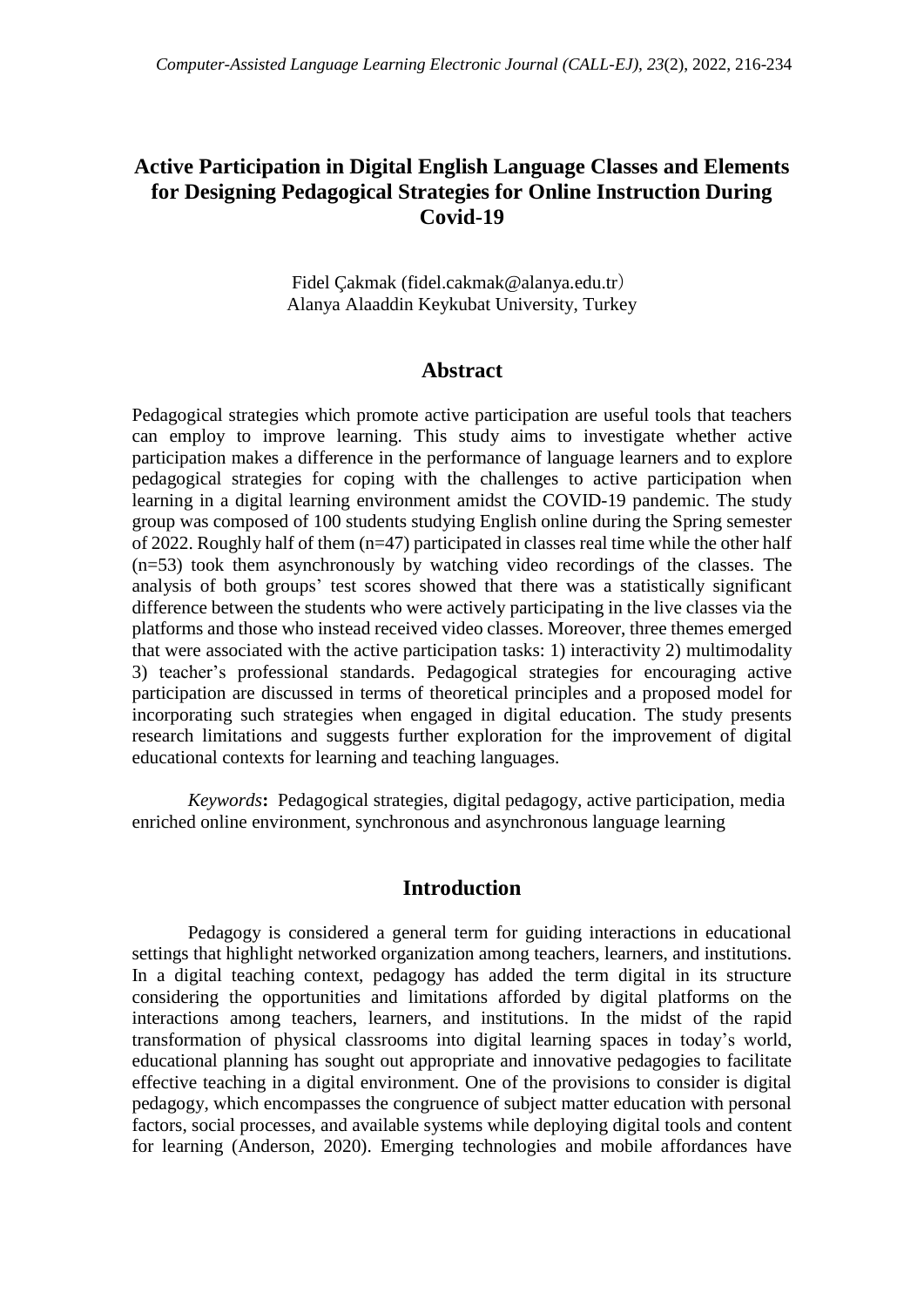brought about rapid changes in formal education (Assunçao Flores & Gago, 2020) and accelerated the process of adaptation to digital education by providing viable learning opportunities. Academia has felt an acute need to reconsider digital pedagogies and strategies as well as the role of active participation during the Covid-19 pandemic where the use of digital contexts for continuing education became the only viable solution to safely receive formal education. Reconsidering the pedagogical framework regarding active participation is necessary to develop effective strategies to counter the challenges inherent to a digital classroom. Anderson (2020) argues that digital pedagogies do not diverge from the basic dimensions of learning designs, content delivery, and assessment of outcomes of the traditional pedagogical perspective; but she asserts that there are peculiar challenges and considerations encountered by individual learners when they use digital vectors for their active participation. A key point is that access to digital content through platforms is paramount and system-wide curricula should accommodate institutions that might have different levels of access and information technology infrastructures. Accessibility is the *sine qua non* of digital education as all other dimensions of design are secondary to access to the content. She presents six primary considerations for exploiting the digital environment, suggesting a revisited framework of digital pedagogy. These considerations are adequate course provision, sufficient technical support, adaptability to the needs of students through multiple contexts, the synchronicity of learning experiences, short but effective lectures, presentations and live webinars, and continuous assessment and evaluation activities. The framework undoubtedly develops effective digital pedagogical strategies while enhancing digital teaching and learning through active learner participation. The current study explores whether synchronous online participation in a foreign language course is advantageous to learners in a digital context, and further what factors differentiate such participation from simply engaging with a recording of the same course asynchronously. Answers to these questions should inform both curriculum design and future research for the development of best practices in digital language learning.

## **Literature Review**

Active participation as an indicator of active learning behavior for online learning during the COVID-19 crisis has been explored in the field of language learning and a volume of studies have shown that active participation is especially important in the midst of Covid 19 pandemic (Lin et al., 2021). This has brought to light further issues to consider (Heng & Sol, 2020) when designing pedagogical procedures for providing online lessons while at the same time dealing with the crisis of Covid 19. The impact of a positive affective state on active engagement and persistence in learning has long been marked as crucial when students face tasks for learning (Holzer, 2021; MacIntyre et al., 2020). The uncertainties inherent to the current pandemic coupled with the normal challenges of online participation in classes from home have underscored the impact of affective state on learning. The Covid 19 pandemic and its necessary mitigation measures have precipitated considerable efforts to make students active in the digital space, this was and remains a challenge and has in some instances shown the potential for enhanced learning outcomes. Active participation is associated with engagement and persistence in learning (Holzer, 2021; Mokhtarzadeh, 2021), which are key psychological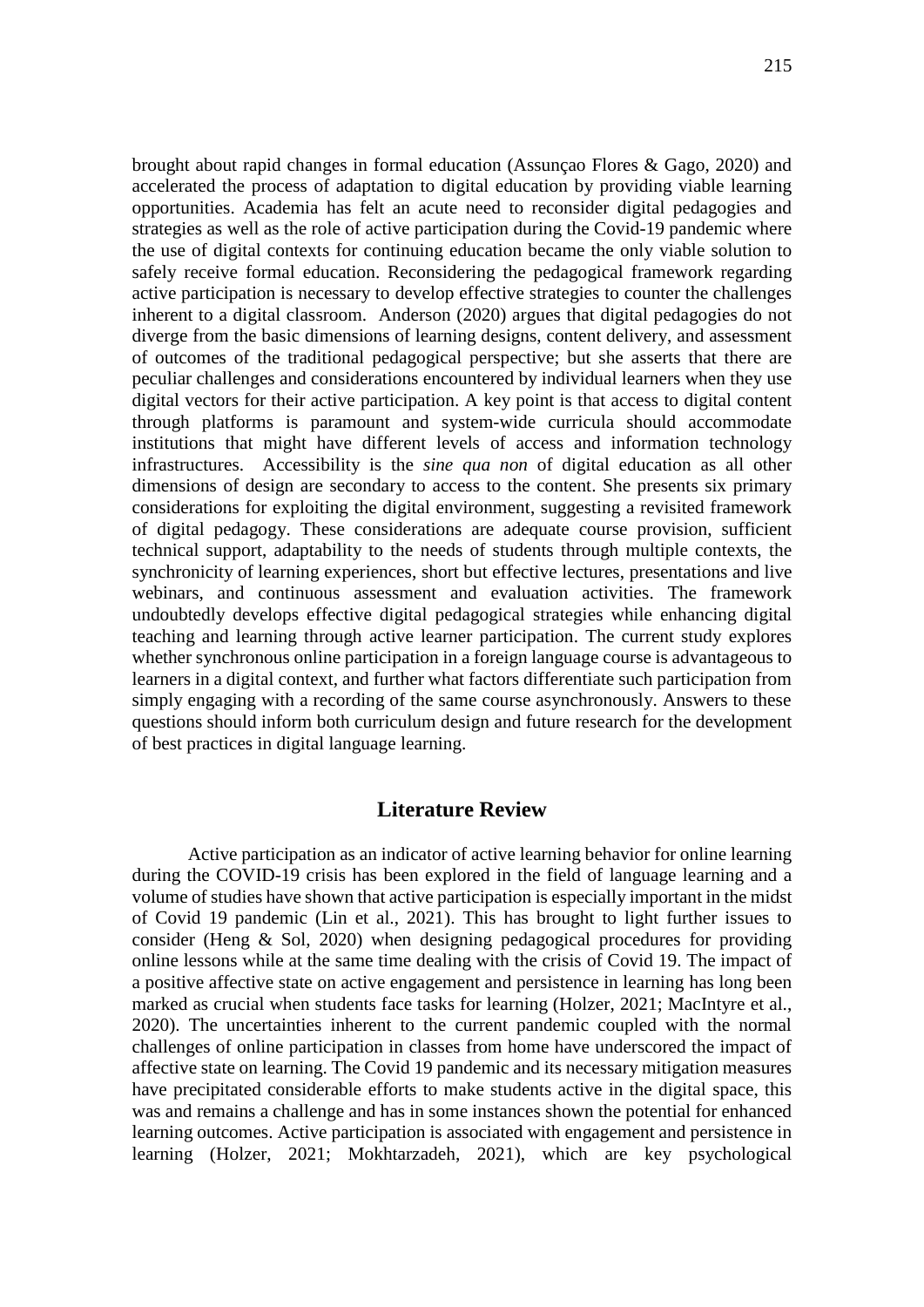characteristics that contribute to successful second language learning. Active participation is considered a pillar implementation of the constructivist learning theory. This foundational theory was developed by Piaget (1971) and proposes that individuals learn by meaningfully creating their knowledge base. The constructionist process entails bridging new ideas and hand-on experiences to *a priori* knowledge and experiences to create a new or enhanced understanding (Bransford et al., 1999). Approaches that promote active learning often propose learning experiences through which students can make connections between new information and their existing mental models, extending their understanding by having them actively taking part and engaging in the experiences. The key to constructivist learning is that learners take part in experiences actively and individually. On digital platforms, active participation may refer to cognitively presenting in the class or being engaged in the tasks and helping to further the lessons as one would normally do in physical learning zones. Like all subject matters, active participation in language classes during the midst of Covid 19 has highlighted certain concerns and limitations of pedagogical strategies. Special emphasis has been put on CALL which has long advocated the utility of technology integration for enhancing outcomes and promoting more effective learning (Chapelle, 2001). From a system perspective, teacher preparedness for using technology has morphed from simply a topic of discussion to a reflection of the reality of current practice (Alimyar & Lakshimi G, 2021). Current studies emphasize that foreign language students prefer a synchronous mode of online learning over asynchronous learning (Özdal et al., 2021) and that synchronous learners outperform asynchronous learners. It is suggested that synchronous learners are more adept with the technology-integrated materials for learning (Köprülü, 2021) and so engage in more interactive participation (Bailey, 2021; Farrah & Jabari, 2020; Huang, 2021). When providing interactive platforms for learning and active participation, pedagogical strategies should be well-defined, and their impact explored comprehensively.

Pedagogical strategies provide a framework of teaching techniques that effectively impact learning. These strategies can inform teachers' practice with a solid basis of education theories and stances. They are founded on classic proven approaches which have paved the way for evolving teaching practices through the decades. Although the core of these strategies such as active learning, engagement, experiencing the learning processes, and so forth are consistent, the ways and modalities that content is presented have been rapidly changing (Anderson, 2020). Over the years, a radical move away from teacher-centered pedagogy to learner-centered pedagogy has emerged along with a shift from modal to multimodal presentation. Existing literature has addressed specific considerations and implications for digital pedagogy in various disciplines such as science, technology, engineering, and mathematics (STEM) programs (Keebler & Huffman, 2020) as well as language learning (Smith & Oliveira, 2019). Väätää and Ruokamo (2021) observe that pedagogical considerations specific to digital environments are threefold: pedagogical orientation, pedagogical practice, and digital pedagogical competence. They proposed a model for digital pedagogy. This model sets forth a framework to enrich the experience of effective learning in a digital space. In the model, pedagogical orientation requires educators to clarify some basics of teaching and to answer certain questions: What kind of learning processes are there? How does the target group of learners learn? How do they as teachers learn? Pedagogical practice is about understanding the methods and tools used for effective teaching. Digital pedagogical competencies are a list of competencies relevant to interaction, content presentation, and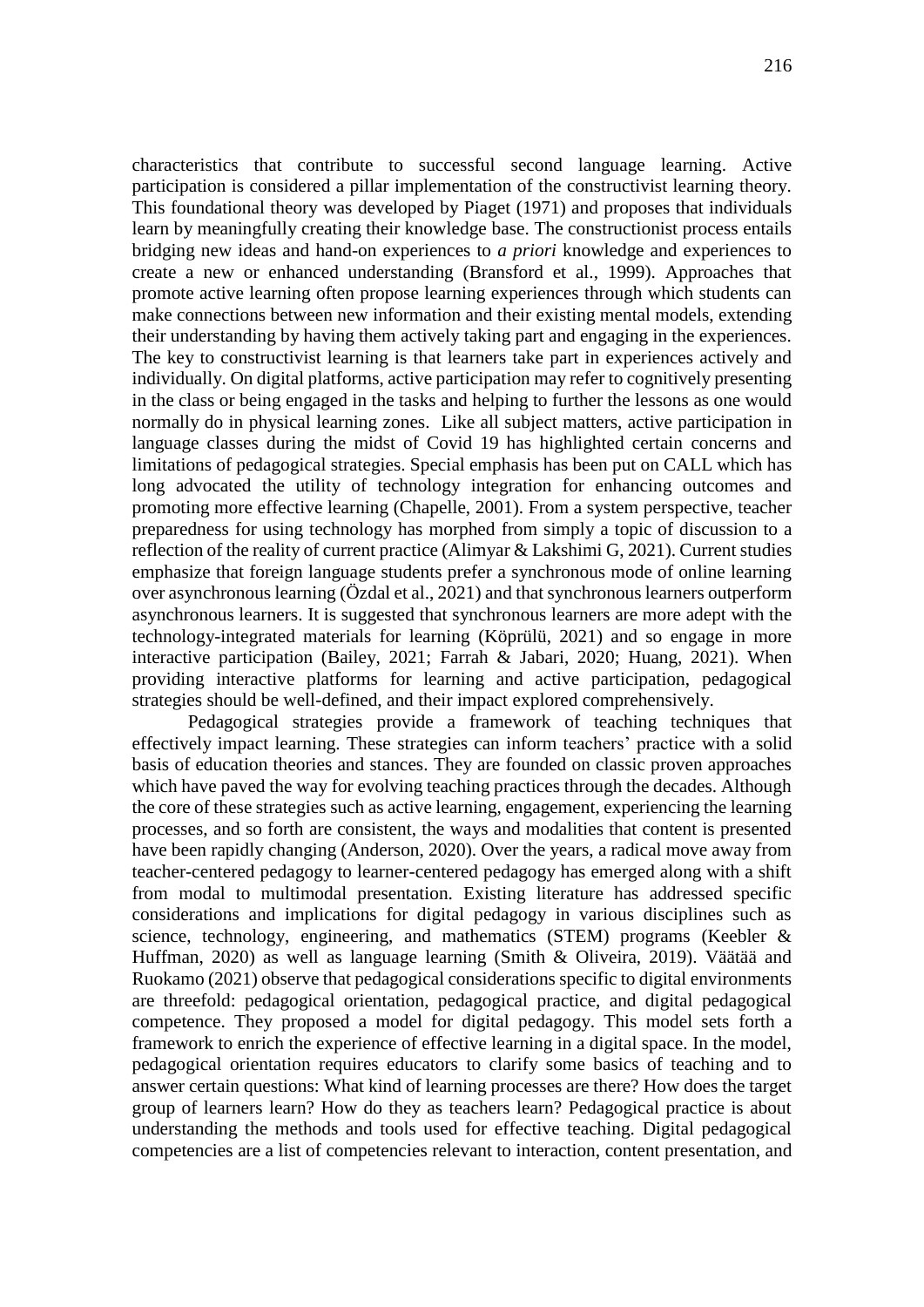organization for teaching in digital environments. The competencies are reflections of how well educators integrate theory in the process of teaching within their capacity for learning the technology. Considering this framework in alignment with the principles of effective pedagogy (Anderson, 2020), it is appropriate to claim that there must be a particular emphasis on *student active engagement* in learning and *multimodal* and *structured pedagogical strategies* for course design in digital education.

The importance of student active participation in learning derives from learnercentered pedagogy and has been illustrated by the success of extracurricular activities in encouraging cooperation and fostering student responsibility for learning (Mahoney et al., 2009; Zhuoyuan, 2021). In a digital context, active participation goes beyond merely logging in and being present in the learning context. It refers to four types of operationally defined student engagement when using digital technologies for learning: behavior, cognitive, emotional, and social (Bergdahl et al., 2019). These are found to be crucial factors for academic success (Barnawi, 2022; Bettinger et al., 2016). Although active participation increases motivation and willingness to learn, previously acquired digital skills and experiences can further enable learners to engage in digital learning (Bergdahl et al., 2019). Detailed research on what types of engagement can benefit learners and how each of them can be operationalized with tangible indicators of participation contributes to improved pedagogical strategies for teaching adolescents. Livingstone (2010) critically questioned young learners concerning active learning and strategic planning that encourages participation. Her questions seek answers from the participating youths as to whether certain projects or plans "1) invite youth to use digital media for the sake of engaging in the digital environment 2) reach out to new groups who may be disaffected or alienated 3) enable youth to realize their present rights and responsibilities 4) connect youth in peer-to-peer activity 5) provide resources by which youth can generate their agendas and pursue their interests" (Livingstone, 2010, p. 9). In a similar vein, Connolly and McGuinness (2018) also mentioned that learning activities in a digital environment empower students as active agents in the creation of sustainable information society and that digital literacy can be a starting point to devise strategies to encourage active participation. Digital literacy development could improve adolescents' access to information and their ability to create content as engaged actors. UNESCO highlighted the importance of active learning and collaboration in learning processes, concerning its goal of sustainable education with more participatory and collaborative implementation of pedagogy (UNESCO MGIEP, 2019). Through communication and collaboration within a digital educational environment, learners can improve and practice digital literacy competencies, improve etiquette and interpersonal skills, and share their learning experiences (Nascimbeni & Vosloo, 2019; Türksoy & Karabulut, 2021). This digital education approach is highly likely to prepare children to take part in future employment and to be productive citizens empowered by multiliteracies. Additionally, UNESCO MGIEP (2019) recommend exploring the pedagogical opportunities of digital resources for more effective practice of pedagogy for adolescent learners as they are mostly familiar with the digital practices having been raised in a multimedia-saturated world. Therefore, in addition to interactivity, multimodal and structured pedagogy are to be taken into consideration for the strategic planning of digital pedagogy for adolescents.

Multimodality is a key factor for effective pedagogical strategy and has demonstrable benefits when integrated into various resources such as course modules, electronic books,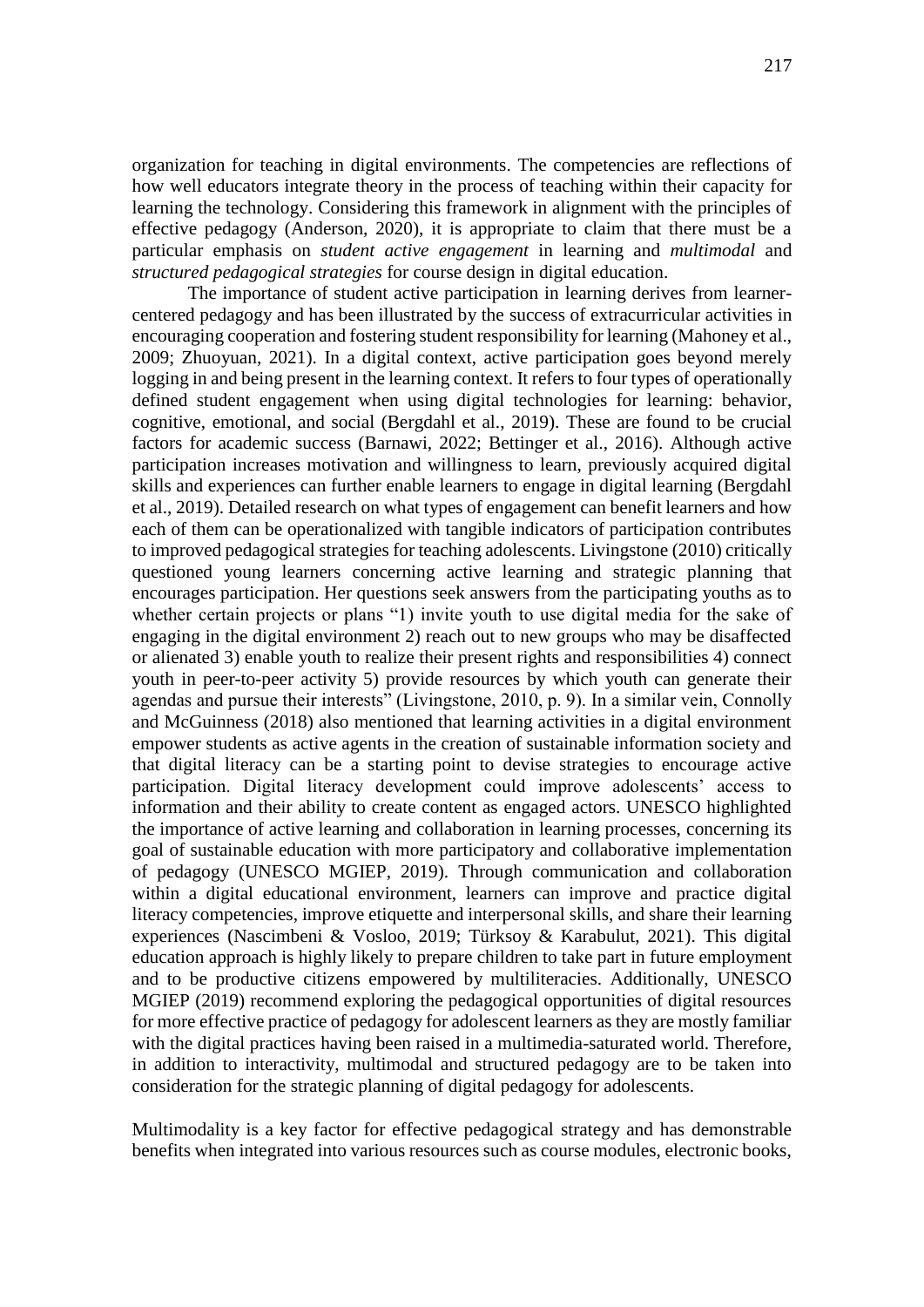videos, live lessons, links, games, mobile applications, virtual reality applications, interactive tests, quizzes, and software. Multimodality is vital for enriching the learning processes (UNESCO MGIEP, 2019). Cope and Kalantzis (2009, p. 166) point out that interactions are naturally "multimodal, with linguistic, visual, audio, gestural and spatial modes of meaning which are increasingly integrated into everyday media and cultural practices". Learning, which takes place in this interactive context is reinforced and deepened (Cope & Kalantzis, 2017; Reyes-Torres & Portalés Raga, 2020). The multimodal structure is not only limited to the use of various resources but also the multiple contexts in which one can participate in learning such as through digital classes which have emerged as a new form of gathering to learn, using digital search engines and social network sites, and engaging in real-world opportunities beyond online classes. Multimodality, both sensory and contextual, and its affordances for the enrichment of context, is a key concern for language educators creating digital learning experiences for adolescent learners.

Structured pedagogy in alignment with interactivity and multimodality, is defined as *a systemic change in educational content and methods, delivered through comprehensive, coordinated programs that focus on teaching and learning, with the objective of changing classroom practices to ensure that every child learns*. (UNESCO, 2020) The objective of this pedagogy is to equip all children with literacy, numeracy, and the social and emotional skills for lifelong learning. When this objective intermingles with digital pedagogy, we can say that the strategic planning can be built upon inclusive education with equal opportunities to create content and learning atmospheres together through access to information with multi-modal resources and places. While engaging in structured pedagogy, effective language learning outcomes need to recognize the emotional dimension of learning and establish positive relationships with the adolescent. The physical distance between students and teachers has changed the communication styles and roles in digital classrooms and can generate more balanced relationships between learners and teachers (Zou et al., 2021). The students of online education platforms want to be heard and seen as individuals taking up space much as they would in the physical classroom (Kahraman & Subasi, 2022; Fiş Erümit, 2020; Tsybulsky, 2020). Listening to students' voices as they relate their experiences in digital learning acknowledges the inclusive practice of education and enhances the quality of digital pedagogy for K-12 students (Busher, 2012). Unfortunately, most of the empirical findings based on students' readiness or perceptions are derived from the higher education context (Zou et al., 2021). Therefore, there exists a need to present K-12 students' learning experiences regarding their active participation in learning to yield insights for developing appropriate pedagogical strategies for the online education of young learners. At the time of current research, the data come from participants who are only exposed to digital learning as a means of meeting formal education requirements. These evaluations are generally free from the influence of the formal schooling environment.

The current study aims to investigate if active participation makes difference in the performance of language learners, and to explore what elements of digital pedagogy encourage the active participation of adolescents in a digital learning environment by exploring their perspectives and their experiences of online learning for their formal education. This study will contribute to the field by presenting the students' voices as existing studies have done, but also explore differences in their performances based on defined behaviors of active engagement. This will undoubtedly help to inform a digital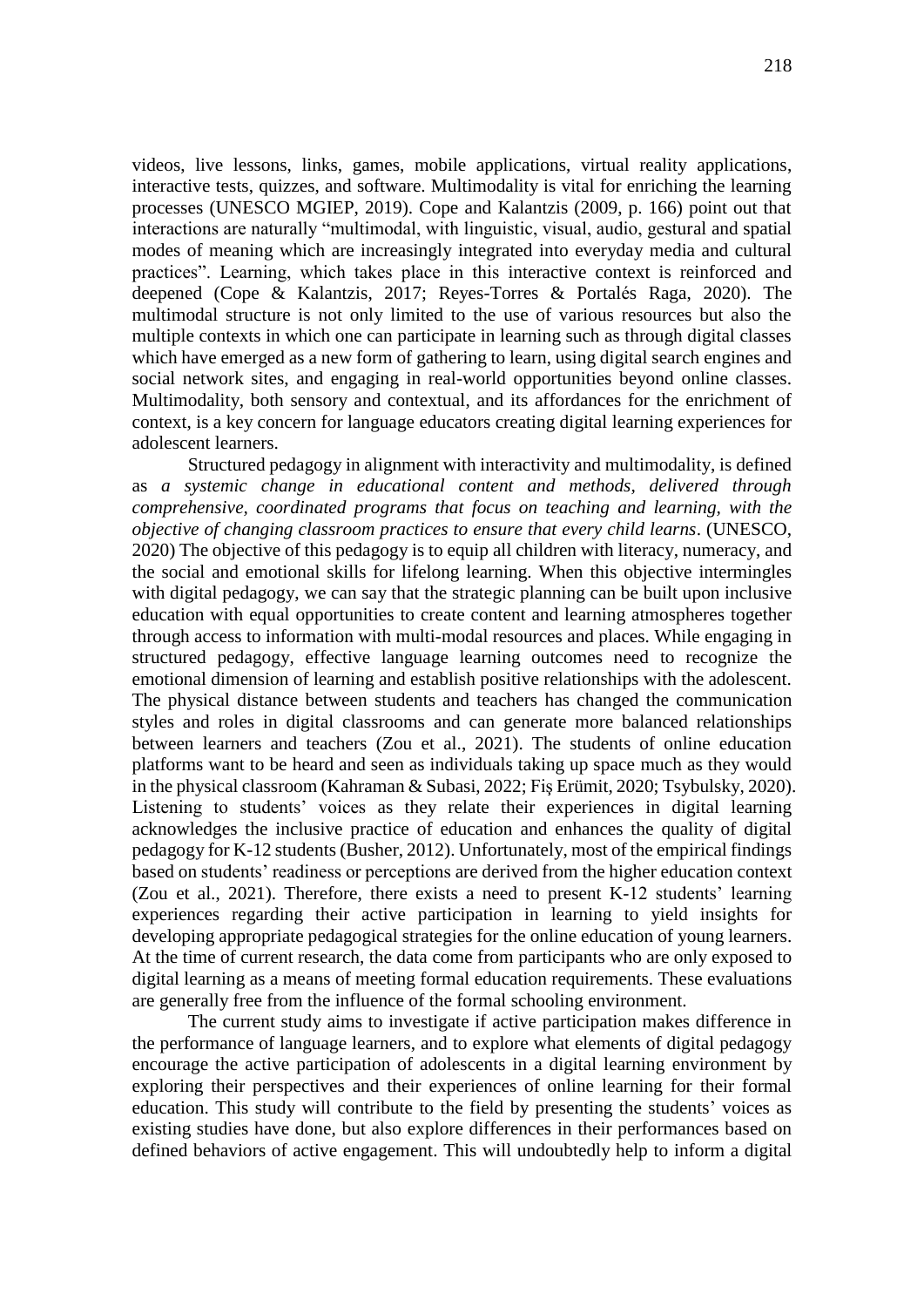pedagogical stance with an ear to empirical design mixed with input from the students' perspective. As such, the study provides useful guidance for solid planning of digital learning environments for language learning tailored specifically for K-12 students. The student's voice does not always reach consideration in pedagogical designs. Quantifying the tangible benefits of specific interventions and pedagogical approaches in combination with the endorsement of students' voices does merit consideration. The current study revisits the users' experience of the digital learning environment and seeks to quantify whether performance differs with the absence or presence of defined active participation. With these aims, the following research questions were addressed:

RQ1: Are there any significant differences between the pre and post-test scores of students who have had online real-time classes in English classes?

RQ2: Are there any significant differences between the pre and post-test scores of students who have had video classes in English classes?

RQ3: Are there any significant differences between the pre-test and post-test scores of students who have had online real-time and video classes in English classes?

RQ4: Are there any significant differences between the oral communication performance scores of students who have had online real-time and video classes in English classes?

RQ5: What are the elements of digital pedagogy that encourage the active participation of adolescents in a digital learning environment?

RQ6: What considerations should be considered when designing pedagogical strategies for adolescents?

## **Methods**

#### **Participants**

A number of students (n=100) from a state school in a southern district of Turkey participated in this study. The sample was chosen based on volunteer participation in a call for recruitment. Among a total of 142 adolescents exposed to formal digital education in the 9th grade, 100 (Female: 57, Male: 43) participants ranging in age from 14-15 years were interested in taking part in the study. They and their families were asked to fill out the consent forms. Participants were administered a language proficiency test (Allan, 2004) before the treatment, it was found that their level of language proficiency was A2. At this grade, students are required to take four hours of English classes per week and are assessed with two subject performance tests, one mid-term, and one final exam to pass the English class during the semester. Flexible online learning environments were supplementary before the 2020 Spring Semester, but with the global and massive transition to digital education necessitated by the Covid-19 pandemic, the formal education system fully shifted to a digital learning platform. However, taking part in classes was still flexible. Students could access the learning content and classes either in the mode of online real-time classes or by viewing recorded video classes. At the time of the data collection, participants had already completed two semesters of online education plus a couple of weeks of face-to-face classes in school.

### **Procedure and data collection**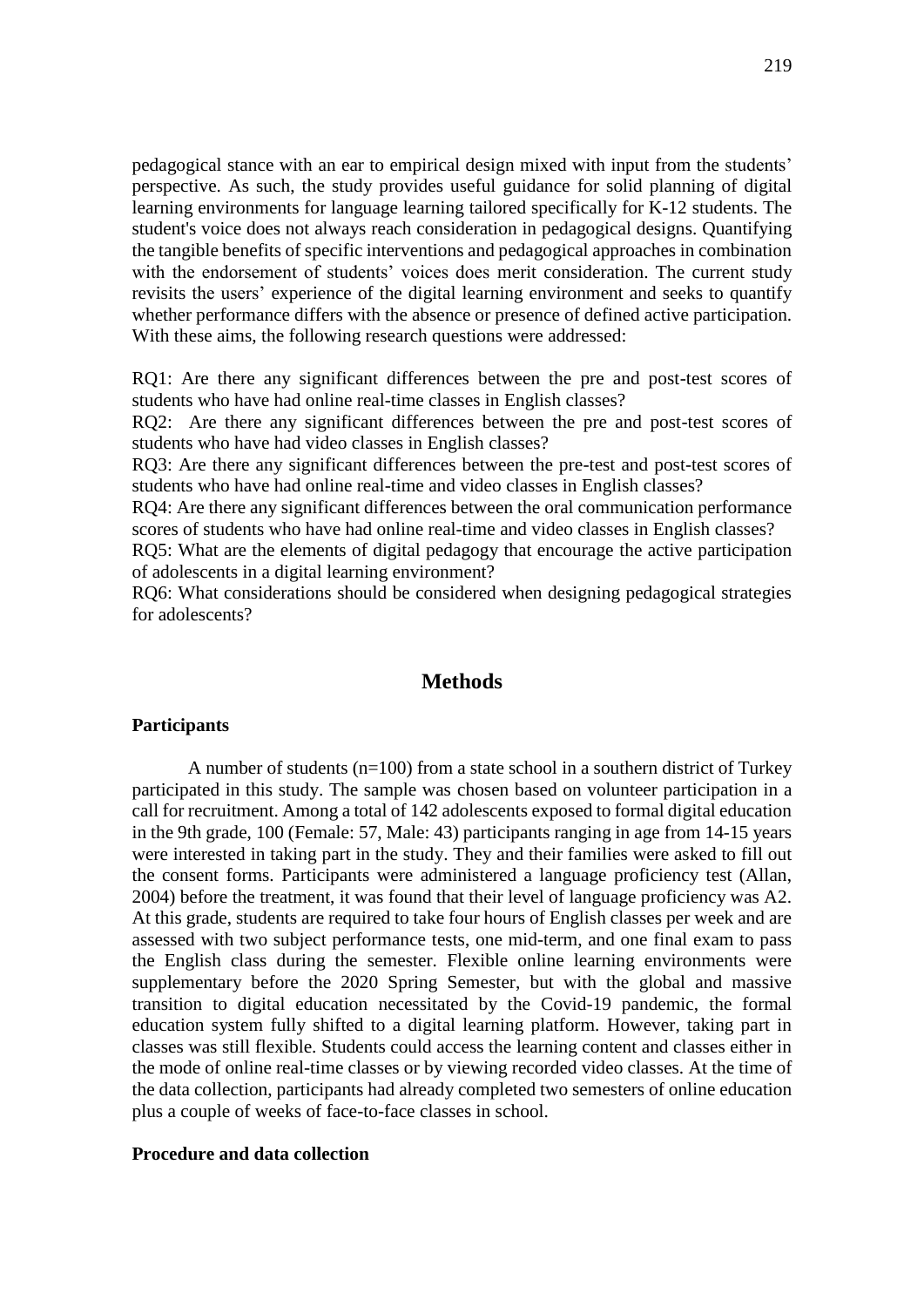The researcher collected data after having retrieved all the official consents. There were four classes of  $9<sup>th</sup>$  graders. The students had the choice of participating in the class online in real-time or offline through recorded videos of the classes. By tracking the attendance for live classes and accessing logging information and the numbers of video viewing, the researcher technically could track the participation of the students. The researcher took part in live classes as an observer and took note of the pedagogical procedures in the class. Each week, the classroom teacher started the online lesson through Zoom and let the students engage in the tasks actively: question-answer sessions and peers or group work for oral communication skill practice, which was mainly either in pairs or groups. The classes were recorded and uploaded to the learning management system. During the semester, each student had two tasks for oral communication skill assessment which was conducted online in real-time for all the students taking English class in 9<sup>th</sup> grade. The classroom teacher followed the syllabus approved by the Ministry of National Education.

There were two sets of data collections in this study. Qualitative data include a quick proficiency test (Allan, 2004) that revealed students' language proficiency level at the beginning of the treatment and also an assessment grid for oral communication skills. A 50-item multiple-choice test that included vocabulary, grammar, reading, and listening was administered as a pre-test in the second class of the first week with a total possible score of 100. The test was provided with the course book as a teacher's resource and covered the whole content of the syllabus. All the students took it online. Then at the end of the semester, the test was re-administered. The scores were analyzed to see if there were statistically significant differences between the groups' scores. As for the internal consistency reliability, the Cronbach alpha value of the test was calculated and found to be .897. The other score set was derived from the oral communication performance score of students that was based on a scale for online interaction (Council of Europe, 2020). Throughout the semester, students were asked to perform oral communication tasks twice (one in pairs and in groups). The first was pair work about the topic that two students had chosen and the second one was group work in which they were asked to create conversations for discussions based on the given situations and assigned roles. The classroom teacher assessed students' oral performances in the class using the scales of interpersonal and evaluative (understanding an interlocutor, conversations, informal and formal discussions) for oral communication. A total score for each performance was calculated. The Cronbach alpha value of Performance 1 scores was .912 and that of Performance 2 scores was .937.

Qualitative interview data was also collected by the researcher from January to March 2021. The semi-structured interview of 12 questions was created with an expert in the qualitative research method. The purpose, neutrality, and clarity of questions were checked. Scheduled for each of the participants, the interview was recorded on Zoom with the participants' permission and took approximately 40 minutes in participants' L1, Turkish, for clarity of shared thoughts and ideas. Some prompts for clarity or elaboration were provided during the interview when necessary. There were 16 participants, and their names were redacted for privacy. The data was transcribed with the help of student assistants and double-checked against the originality of the recordings by the researcher. The researcher also edited the transcriptions when necessary. Then the transcription in its entirety was translated with the help of Google Translate and corrected for language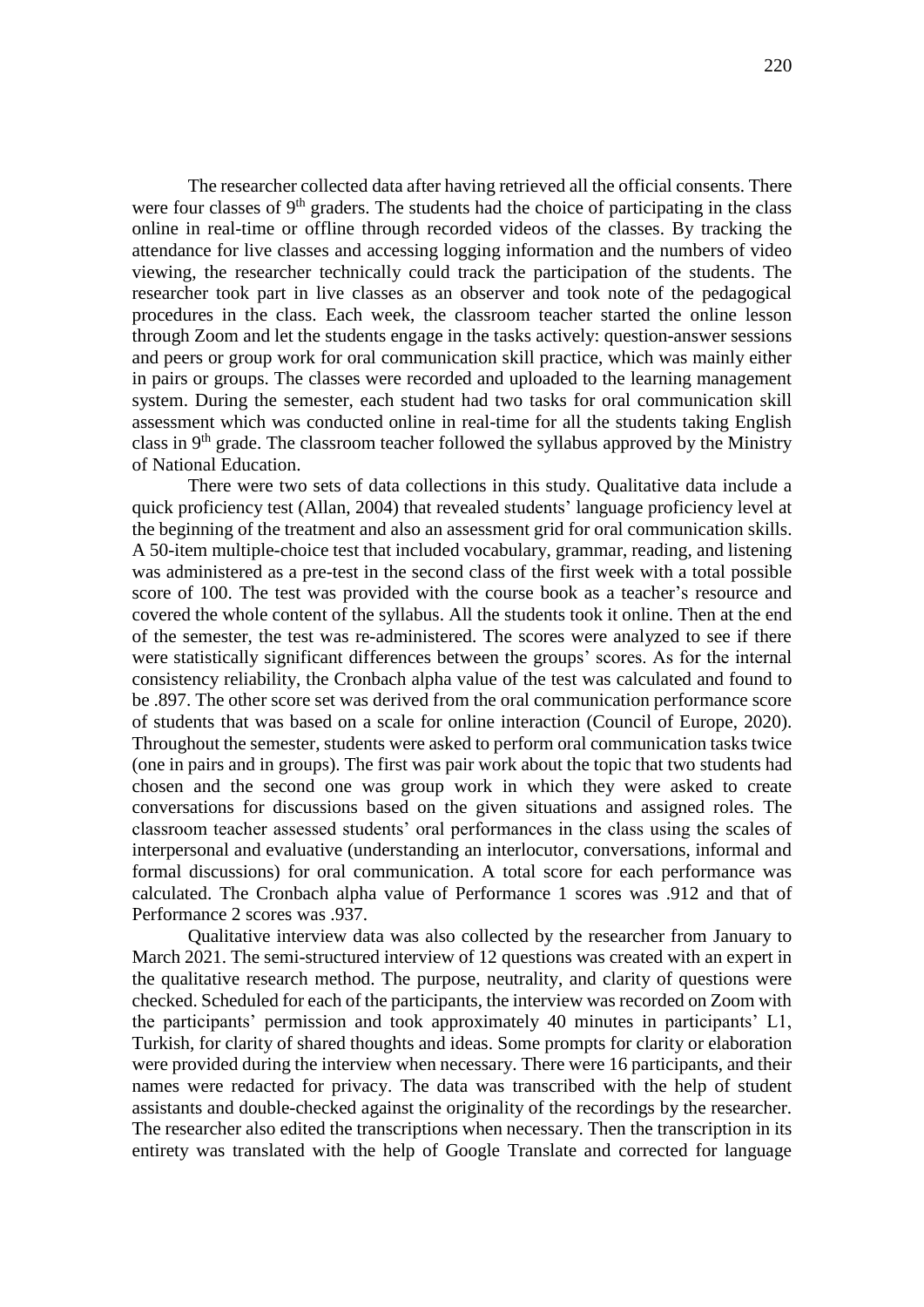accuracy. The translated data was then sent to two language editors, one of them a native speaker of English. The language editor with Turkish as L1 background was also asked to translate the data into Turkish again so that back translation could prove the reliability of the data source. The researcher edited the final version of the data. Both versions were sent to the participants to receive their approval.

#### **Data analysis**

Table 1

For the quantitative analysis of pre and post-test scores, a software program, SPSS 23, was used. As for the qualitative analysis, no computer programs were used to assist with the data analysis because the researcher adopted the research perspective that "only" intelligence, creativity, and the reflexivity of the human mind can bring meaning to those data" (Hatch, 2002, p. 148). Data were analyzed thematically in three steps: coding, identifying emergent factors, and deriving themes. The researcher first investigated the data, breaking it into discreet parcels which were then coded as relevant to discrete digital strategies and challenges for engagement using an original set of codes. For the reliability of the codes, the researcher distributed the data with relevant codes to an independent researcher and compared the coding notes between the two coders. The coded data were then reviewed to expose the information with digital strategies for the active involvement of adolescents. The codings highlight these themes implicitly (Creswell, 2013) and were further refined and sorted with a deductive approach.

### **Results**

A paired t-test was applied to analyze the difference between two test scores of students (pre and post-test) and an independent t-test was also conducted to examine if there were differences among the test scores of the groups in pretest and post-test separately. The first four research questions were answered with the analysis displayed in Tables 1-4.

Tables 1 and 2 below present results of the pre and post-test scores of online real-time and video classes, respectively.

| Results of paired-t test (Online Real-time Classes) |    |             |        |        |    |          |  |
|-----------------------------------------------------|----|-------------|--------|--------|----|----------|--|
| Group                                               | n  | <b>Mean</b> | SD     |        | df |          |  |
| <b>ORC</b>                                          | 47 | 82.553      | 8.453  |        |    |          |  |
| Post                                                |    |             |        | 14.542 | 46 | $0.000*$ |  |
| <b>ORC</b>                                          | 47 | 65.170      | 10.232 |        |    |          |  |
| Pre                                                 |    |             |        |        |    |          |  |

Table 1 shows that there is a significant difference between the pretest mean score (65.170) and the post-test mean score (82.553) ( $t_{(46)} = 14.542$ , p <.05) of the language test scores of participants in real-time online classes.

Table 2 *Results of paired-t test (Video Classes)*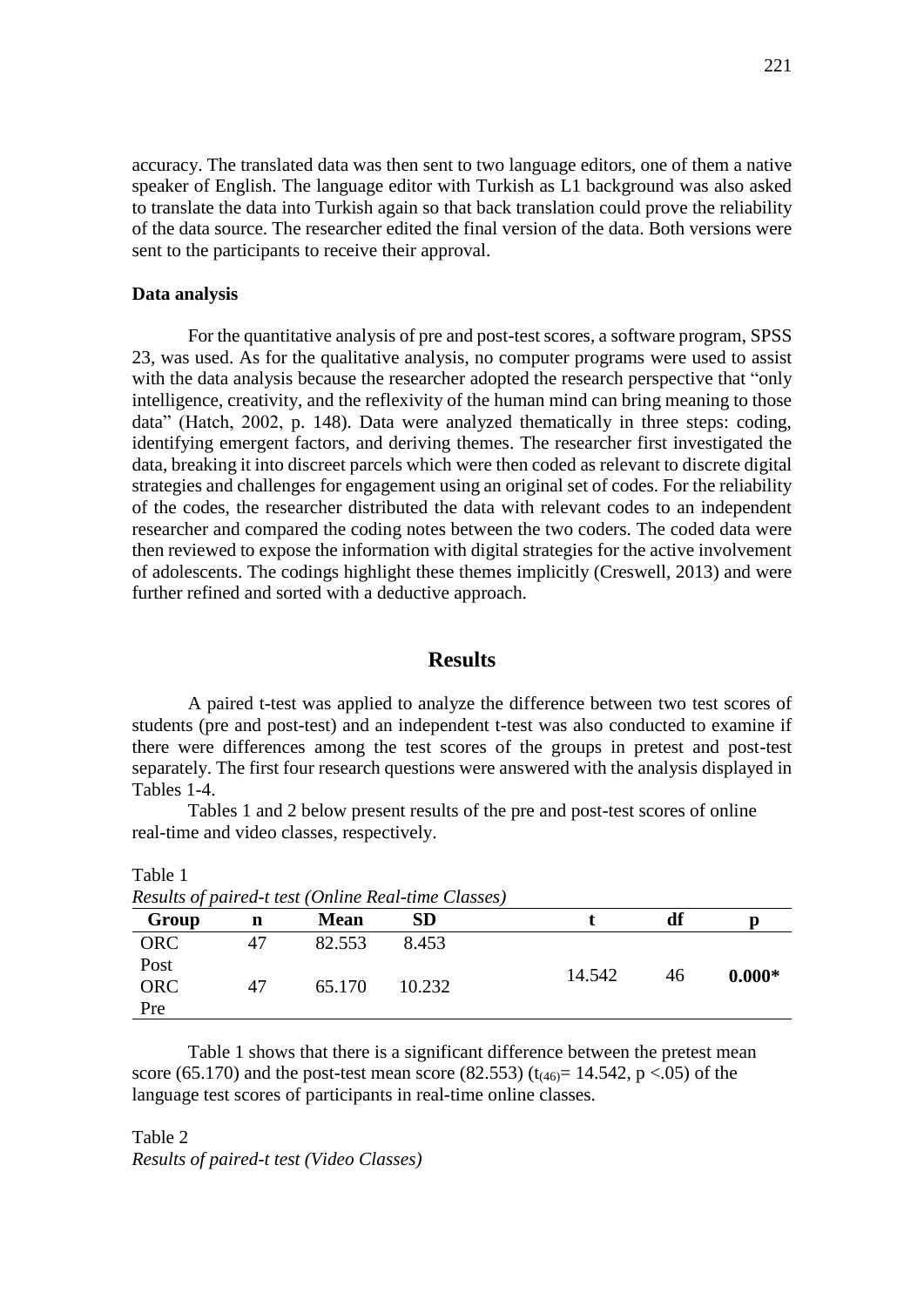| Group          | n  | <b>Mean</b> | ${\bf SD}$ |       | df  | Ŋ        |
|----------------|----|-------------|------------|-------|-----|----------|
| <b>VC</b> Post | 53 | 72.735      | 10.082     |       | 52  |          |
| VC Pre         | 53 | 67.566      | 10.865     | 7.869 | ے ر | $0.000*$ |

Table 2 shows that there is a significant difference between the pretest mean score (67.566) and the posttest mean score (72.735) ( $t_{(52)}$ = 7.869, p <.05) of the language test scores in video classes.

Table 3 presents independent sample test results between the pre and postlanguage test results of the groups in online real-time and video classes.

Table 3

Table 4

| <b>Pre-Test</b>  |    |             |           |          |    |         |
|------------------|----|-------------|-----------|----------|----|---------|
| Group            | N  | <b>Mean</b> | <b>SD</b> | t value  | df | p value |
| Online real-time | 47 | 65.170      | 10.232    | $-1.131$ | 98 | .261    |
| Video            | 53 | 67.566      | 10.865    |          |    |         |
| <b>Post-Test</b> |    |             |           |          |    |         |
| Group            | N  | <b>Mean</b> | <b>SD</b> | t value  | df | p value |
| Online real-time | 47 | 82.553      | 8.453     | 5.238    | 98 | $.000*$ |
| Video            | 53 | 72.735      | 10.082    |          |    |         |

*Independent T-Test Results (Pre- and Post-Test Scores of Two Groups)*

As seen, Table 3 displays that there is not a significant difference between the online real-time class pre-test mean score  $(65.170 \pm 10.232)$  and the video class pre-test mean score (67.566 $\pm$ 10.865) of the language test scores (t<sub>(98)</sub> = -1.131, p >.05). It also shows that there is a significant difference between the online real-time class post-test mean score (82.553 $\pm$ 8.453) and the video class post-test mean score (72.735 $\pm$ 10.082) of the language test scores ( $t_{(98)}$ = 5.238, p <.05).

Independent t-tests were applied to analyze the differences in Performance 1 and 2 scores between online and video classes. Table 4 shows the independent t-test results of both groups' performance scores.

|                           |          | $\cdot$          |                  |         |    |         |
|---------------------------|----------|------------------|------------------|---------|----|---------|
| Performance 1             |          |                  |                  |         |    |         |
| Group                     | N        | Mean             | SD               | t value | df | p value |
| Online real-time<br>Video | 47<br>53 | 84.042<br>71.226 | 10.639<br>13.993 | 5.188   | 98 | $.000*$ |
| Performance 2             |          |                  |                  |         |    |         |
| Group                     | N        | Mean             | <b>SD</b>        | t value | df | p value |
| Online real-time<br>Video | 47<br>53 | 86.542<br>69.339 | 8.653<br>14.151  | 7.422   | 98 | $.000*$ |

*Independent T-Test Results (Performance Scores)*

Table 4 shows that there is a significant difference between the online real-time class Performance-1 score  $(84.042+10.639)$  and the video class Performance 1 score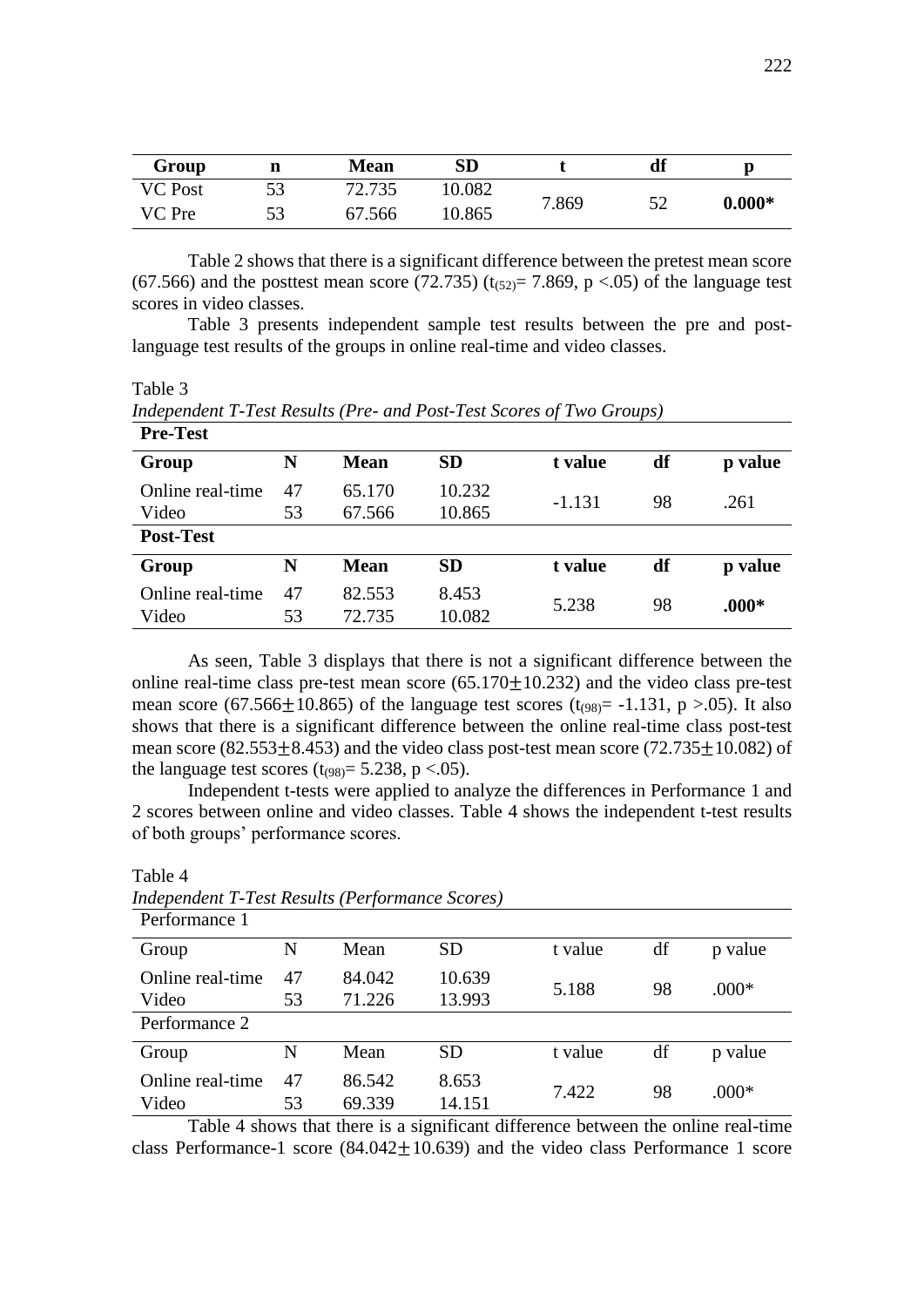$(71.226+13.993)$  for oral communication skills  $(t(98)= 5.188, p < 0.05)$ . It also shows that there is a significant difference between the online real-time class Performance 2 score  $(86.542 \pm 8.653)$  and the video class Performance 2 score  $(69.339 \pm 14.151)$  of oral communication skills (t(98)= 7.422, p <.05).

The qualitative findings of the data were analyzed to answer research questions 5 and 6. The analysis exposed three themes: 1) interactivity 2) multimodality 3) teacher's professional standards as shown in Figure 1 as for the active participation of students in online learning



*Themes for active participation in online real-time learning*



### **Interactivity**

Interactivity describes learners' participation in the form and content of the mediated environment (Steuer, 1993). The way learners create a meaningful link to the form and the content and how they respond to them physically (such as tapping on the screen, sorting through the options, etc.) and cognitively (processing content, connecting it with the existing knowledge, etc.) denotes the interaction. Interactivity, as the findings display, correlates with the willingness of their participation. Most participants in the study pointed out that the interactivity with the material and the way the material was presented promoted their active participation in learning irrespective of when the online course was scheduled. The form and the content having space for their learning in a responsive mode paved a way for participation, which is an outcome of a good design and delivery of the content. Participants agreed with the fact that sessions become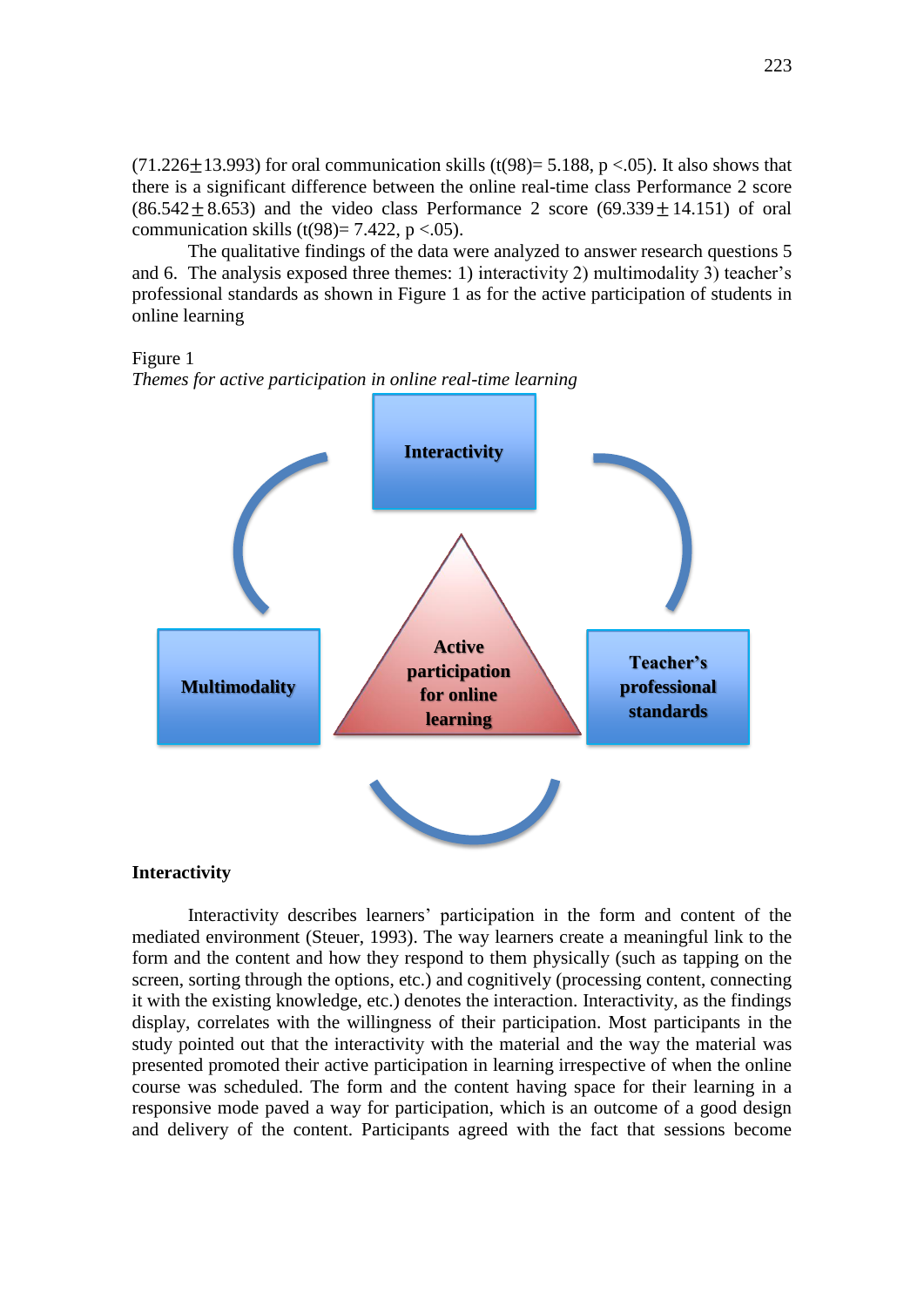monotonous when the content is teacher-centered and leaves little space for their understanding and reflection. P16 explained this:

*I find myself interested in lessons when my teachers attract my attention by asking questions that make us think and brainstorm.*

Participants also mentioned anxiety in that they had to interact not only with the teacher but also with others in the digital classroom. This interactivity called for social cooperation to answer questions and being actively involved in the learning tasks of the content being delivered. They reported a willingness not only to express their voices but also their voice as a class together. P2 and P8 explained:

*To be honest, subjects for which an opinion is expected encourage active participation. I liked being asked my opinions and working in groups rather than listen to my teacher's solo lecture in the class or having to respond individually to questions. Sometimes I fear making mistakes or failing in answering a question when our teacher throws a question to the class. I feel more on topic with my peers in group work*. (P2)

*When the lecture is live and narrated with interesting examples or background of the subjects rather than videotaped or just reading through presentation slides, I feel more interested in participation. This somehow increases my interest in taking a part.* (P8)

Interactivity was regarded as a priority for successful online sessions. Participants also commented on other issues such as group work and social interactivity when learning in a technology-mediated environment. Pedagogical strategies must be designed to be interactive when the mode of instruction is digital and delivered online in real-time.

#### **Multimodality**

Multimodality refers to the enrichment of the forms of communication available in online real-time modes of instruction in digital educational platforms. In a digital teaching environment, pedagogical strategies should include multimodal learning experiences for learners, which could be realized in the audio-visual, textual, bodily, and spatial arrangements of the content to provide appropriate meaning-driven resources. P7 commented:

*Learning through slides is no fun. When my teacher shows up live, I can make meaning of what she is teaching with her facial movement.* 

P11 commented likewise:

*Teachers are live during the lessons. It is effective for me. I just would like them to use more visuals when they teach us. I do not want to learn only through textual information from teachers' live lectures or notes on the boards. Visuals in our*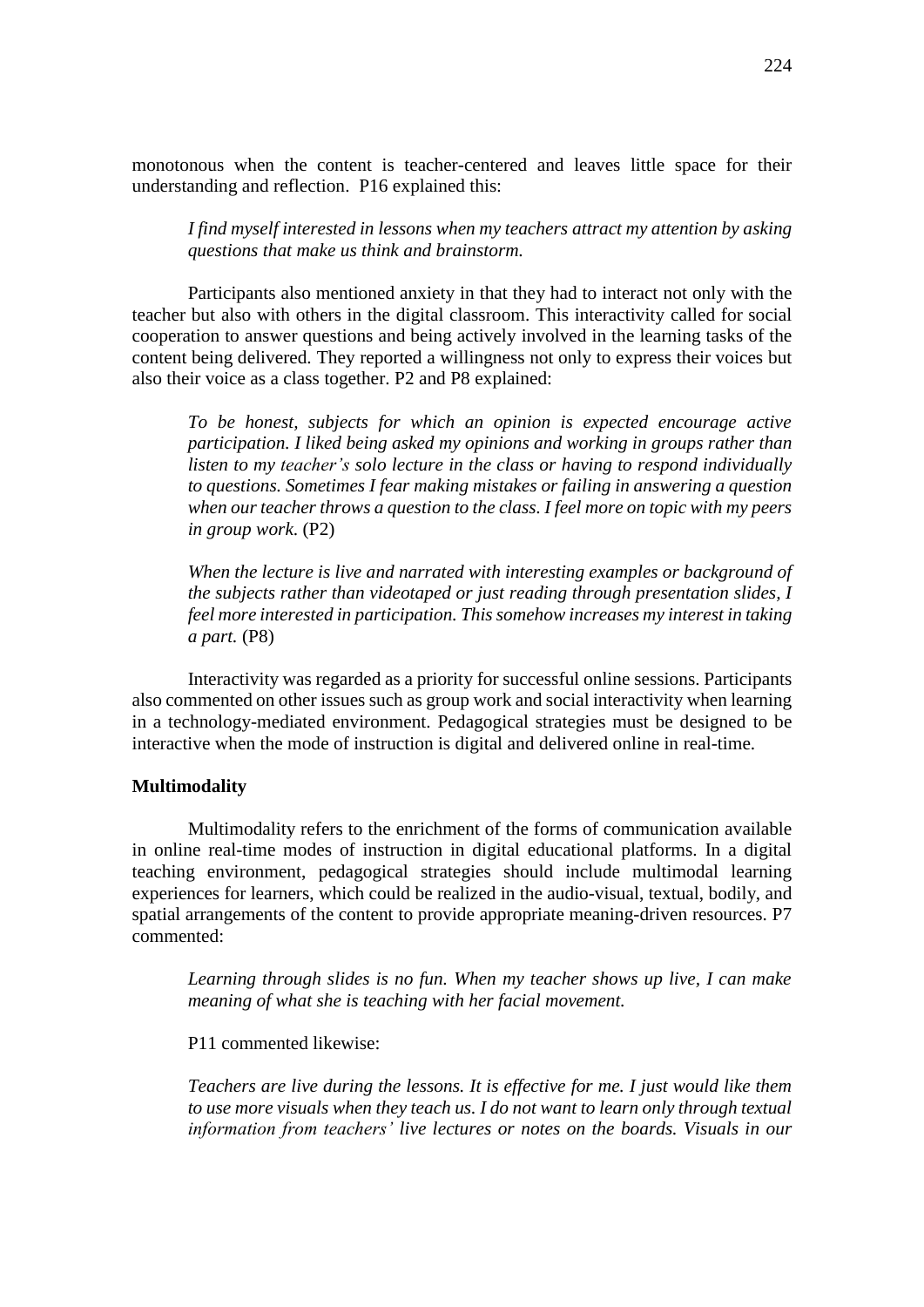*course books are not like real ones or satisfying. I would prefer digital visual examples from YouTube.* 

Multimodality is not only important during the lecture but also when students are self-regulated after the sessions. P14 highlighted that:

*After the online real time courses, I try to keep up with the course materials. Sometimes I find only pdfs or videos of the past sessions. When they are varied with some alternative resources for further inquiry on the topic such as websites links, or videos, I feel motivated to learn and manage my time for learning.*

#### **Teacher professional standards**

Professional standards are descriptive statements of practice expectations from teachers in terms of professional attributes, knowledge, and skills (Teacher Standards, 2011). These standards help teachers operate their practice and provide a framework of professional goals to reach and fulfill. Digital pedagogies require generating different modes of instructional interactivity to exploit the online real-time and offline teaching opportunities afforded by mobile environments. Learners are exposed to digital pedagogies reflective of teachers' professional standards in three core dimensions: professional attributes, professional knowledge and understanding, and professional skill (TDA, 2007). When planning to teach young adults, integrating key sub-dimensions of these core standards is vital to maintaining up-to-date effective online pedagogies. In the findings of the current study, some of these sub-dimensions were specifically mentioned. Professional attributes such as fostering a positive relationship with young people, professional knowledge such as learning and teaching the content, and professional skills such as planning and giving appropriate feedback were found to be important for effective online teaching of young adults. P13 commented that:

*I am afraid to state my answers or thoughts thinking that my teachers can criticize me harshly in front of others. This thought affects me, and I prefer to stay silent mostly.*

*Some of my teachers are positive about our mistakes, or polite while correcting us, I like these teachers more as they offer us a good hand.*

These two exemplary statements from the participants show that a positive relationship with young people as a dimension of professional attributes is important in the eye of the participants. Teachers should maintain a supportive and constructive rapport with young people when teaching.

*When I receive my online education and see my teachers are in the mood for teaching, I mean, when I see them willing to teach us, I like my lessons more. (P11)*

Teachers' willingness to deliver the content and teach young learners was also mentioned. Interestingly, some of the participants highlighted that for the online real-time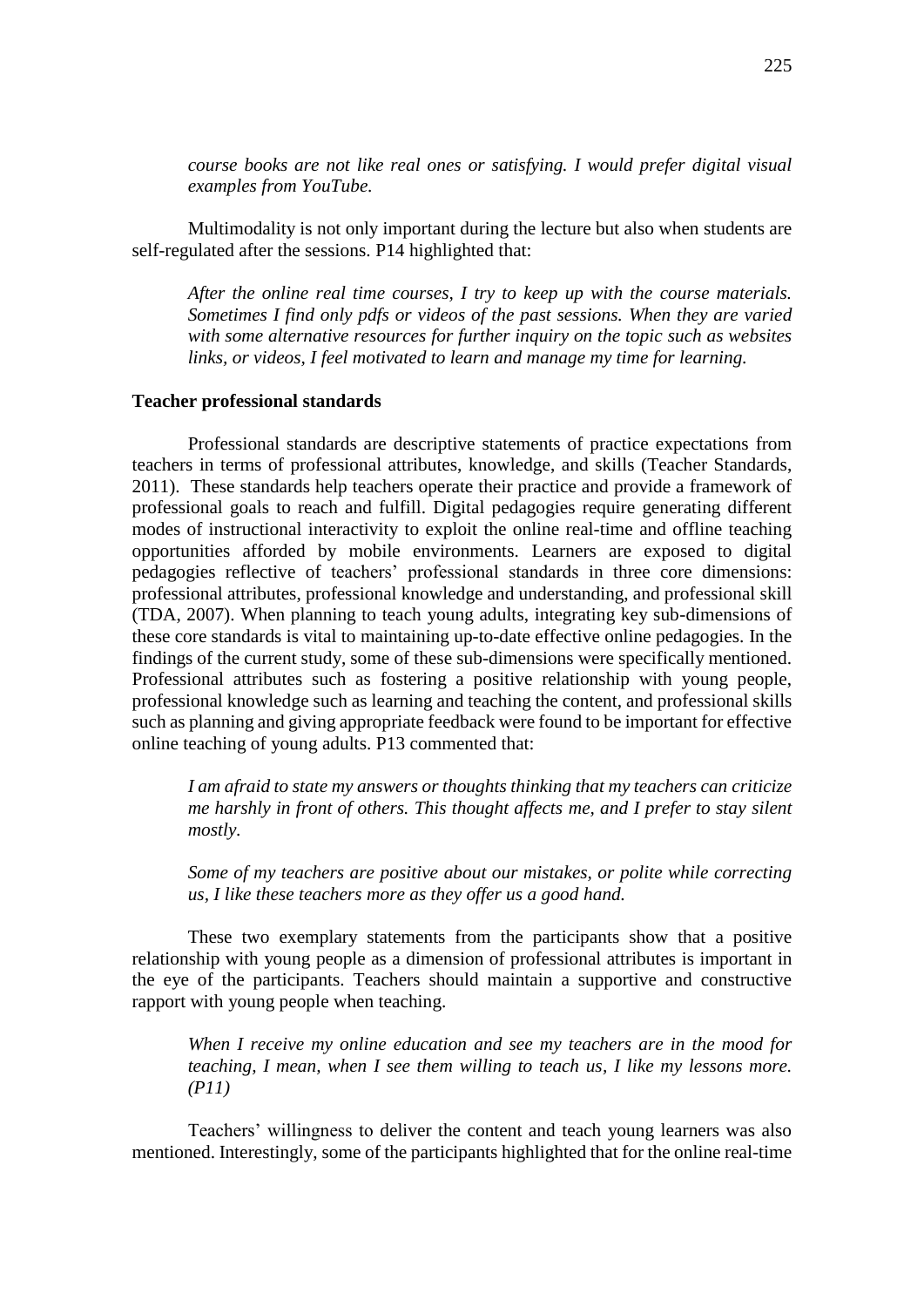classes, they wanted to see teachers' cameras on. It was highlighted that seeing teachers live (on camera) positively affects young adolescents.

*I can say that the most important element is to improve myself in the lessons. I can see my shortcomings or difficulties only by participating in the lessons. I know that but sometimes it is boring, and you just want to skip. I know that I can gain different experiences with these online classes but for me it is effective when I see my teachers online and live. I look at their face and hand movements to make meanings. (P9)*

*The interesting nature of the lesson depends on the teachers' motivation-enhancing and remarkable lecture style. To be able to see the teacher while lecturing is a good thing. (P6)*

Another finding is related to the teacher's professional skills which cover designing and planning online real-time lessons which incorporate information from the syllabus, build on previous lessons and assign engaging tasks to be fulfilled by the students. Some of the participants mentioned that when teachers reschedule the classes or carry out a task that is not planned, it can create a problem for them to effectively partake in the class or manage their learning. P6 commented that

*Online lesson is interesting for me when it is not scheduled early time. I do not feel fully awake when it is early. I feel the first session is a wakeup call for me. Additionally, there is one point I totally feel off. Sometimes the lectures are cancelled or rescheduled when we are ready for it, with no earlier notice, then we feel frustrated. Why rescheduling at the last minute? I really cannot understand it. That is not good for me.*

These three themes, interactivity, multimodality, and teacher's professional standards emerged as crucial elements to consider when designing and planning digital strategies for effective teaching. What elements young adult learners value as motivators to take an active part in an online real-time learning environment should inform educators of digital strategies for teaching young adults.

## **Discussion**

The noteworthy results affirm that active participation with the online learning content in a synchronous mode brought significantly more effective language learning outcomes. This result, of course, was expected as the synchronous group had more opportunities for engagement both with learning materials and while experiencing the other dynamics of the classes such as teacher and the peer interactions which were not available to the asynchronous learners. It is believed that classroom participation whether online in real-time, video or in a physical classroom may play a crucial role in students' motivation for learning and improves learning outcomes (Korpershoek et al., 2020). Here, the collaborative atmosphere in the online real-time classroom as well as the teacher leading the sessions with a question-and-answer format while reviewing assignments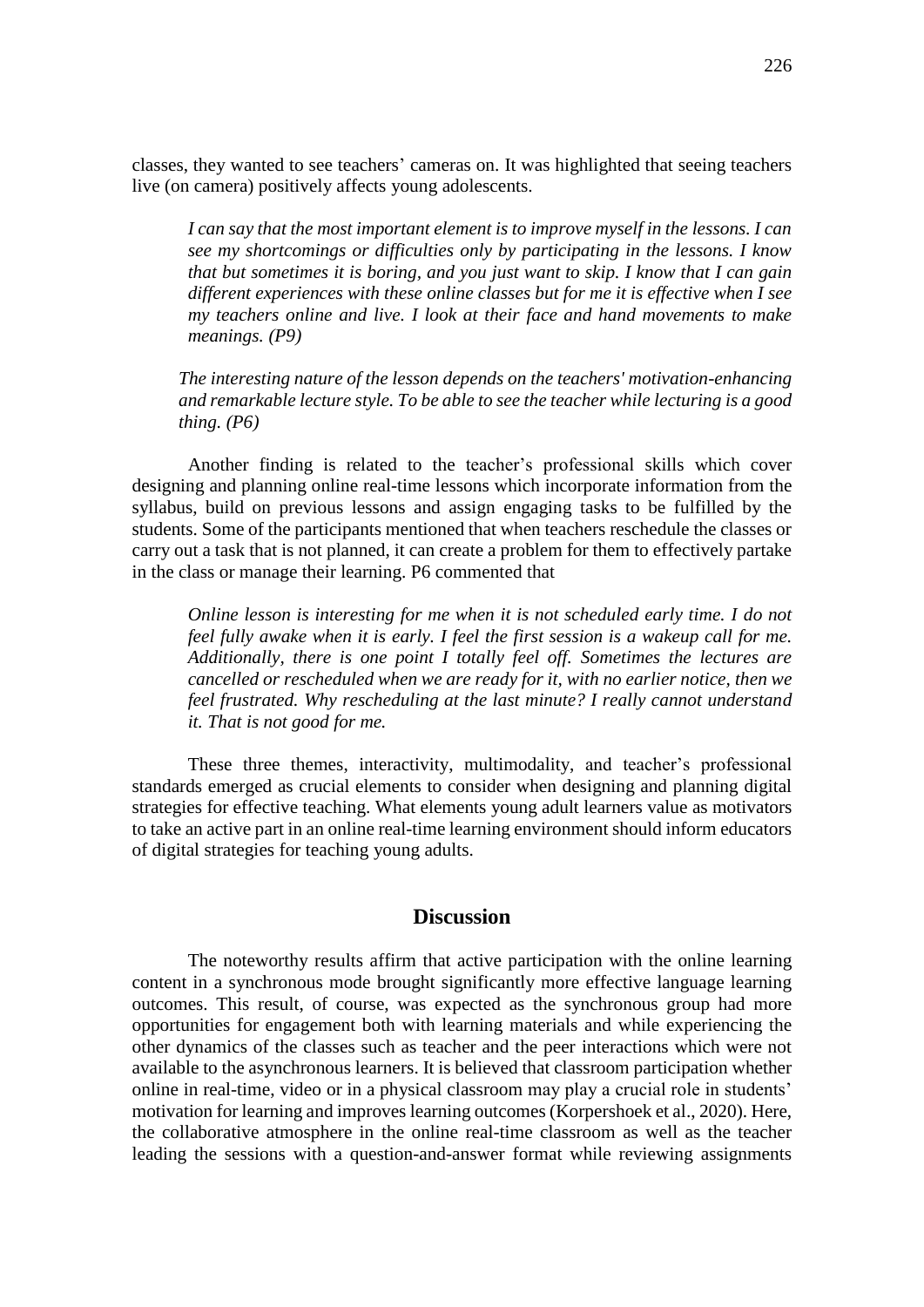checked in class might have helped students to make a more meaningful connection between the content of the material and student's experiences of language learning. This result was in line with Bailey's (2021) study that provides the insight that participation in EFL classes in remote online classes is linked to academic achievement and that the interactivity among learners, peers, teachers, and the content itself can have a significantly positive effect on learning outcomes, maximizing their potential for language learning. Moreover, interactivity might have an affective impact on learners. As Hong et al. (2021) claimed, active engagement in online learning can yield less dissatisfaction with students' perceived learning effectiveness. Therefore, like a domino effect, it can cause higher motivation and satisfaction in learning a foreign language. However, the result pertaining to the outperformance of students in online real-time classes conflicted with the study by Davies and Graf (2005). In that case, the researchers found that online participation did not make any significant difference or translate into improved grades.

Developing effective pedagogical strategies for encouraging the active participation of adolescents requires integrating core elements for active participation from the perspective of the users (learners in this context) and appraising these strategies for effective learning outcomes. User voices advocate preconditions for equal participation in designing the pedagogical framework for a future globally inclusive world. The transition from a four-walled, physical teaching environment to new classrooms in a digital media-enriched space has brought to light concerns which require rethinking key strategies and pedagogical stances to navigate this changing space more successfully. Although the pedagogical pillars of both contexts (online real-time and physical) share certain common principles regarding assessment, material designs, and development as Anderson (2020) commented, the new generation of techno-savvy adolescent learners and global citizens of the digital social world encompassed by social media might demand a new way of learning. This "new world" form of learning presupposes a greater familiarity with various extant and emerging digital platforms and acknowledges that the skills they foster can be intermingled with emergent learning styles. This does not necessarily mean inventing something new for educators but reinventing how we apply what we already know as educators to make bridges between everyday pedagogical practice and online classroom practice (Kajder, 2010). It means that rethinking pedagogical strategies for teaching adolescents at K-12 is a fundamental matter for both educators and policy makers. Their voices are crucial to developing strategic plans for effective pedagogy and promoting quality foreign language education for future digital citizens of the world. This study has aimed to provide some insights from the Turkish context of formal online education. The qualitative findings suggest that interactivity is an appealing condition for K-12 students and encourages them to be active in their learning. This finding is congruent with the studies by Fiş Erümit (2020) and Xu (2021) that students seek out interactions both with teachers and peers in online settings and that a lack of interaction creates affective problems such as boredom and unwillingness to engage. Brainstorming, asking for personal views without intruding on personal space and unwittingly creating anxiety for learners, allows learners to voice out thoughts and attracts their attention as participatory learners in the online language learning process. This interactivity is in line with the psychology and emotions of learners in that they mediate their participation by their emotions, feelings, and personal opinions. Therefore, for an effective pedagogical strategy, *interactivity* is considered as not just an element of the direction of the message conveyed in online classroom communication but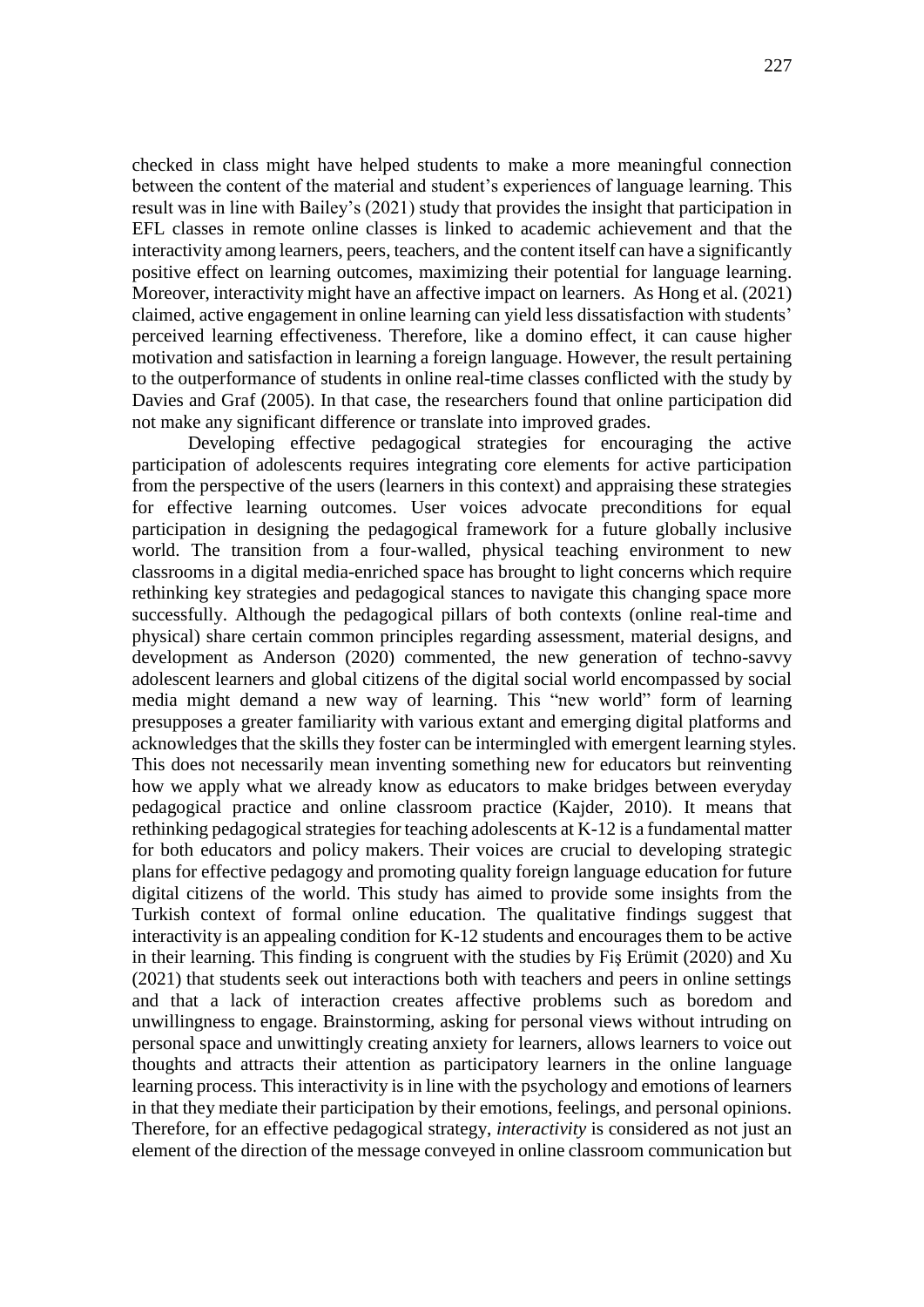also recognized for its influence on affect and the psychology of K-12 learners and how it functions as a support for their social and emotional development (Picciano, 2017). Expressing their opinions and experiences of learning can lead to improved affect and better language learning outcomes for K-12 learners.

Multimodality is another element to consider for pedagogical strategy planning for K-12 learners as online learners. This dimension of pedagogy is primarily relevant to the context of teaching. When multimedia teaching content is presented to learners, learning is enhanced enormously (Mayer, 2009). Therefore, to improve the quality of learning and create enduring and sustainable effects of learned information in real life, the multimodal dimension has to be taken into account for course resource provisions (Picciano, 2017; Reyes-Torres & Portalés Raga, 2020) This finding also shows a quite good congruence with Fiş Erümit's study and it is interesting to see that online teaching at the K-12 level in different regions of Turkey have pointed out the multimodal content design is favored for K-12 learners. It should be noted that the infrastructure for online education was not ready prior to the switch to online classes and that in-service training for content development was not mentioned as a crucial professional development subject for traditional face-to-face teaching. All of a sudden due to Covid19, when all teachers had to shift to teaching online for formal education, the problems of single-mode of teaching content and context were found to be a disaffecting factor for the learners especially when they were squeezed into the digital platform EBA with no live physicality but merely name-surname to mark presence in online classes. In seeking an integrated model for online education, Picciano (2017) suggests taking in content planning (multimedia, games, learning/content management system) as a pedagogical aspect for developing effective sustainable strategies. The students' perspectives on online foreign language education and their active participation confirm this aspect from the users' end.

Both interactivity and multimodality as elements for active participation are linked with the constructive theory of learning. The constructive theory does not only promote personal engagement and meaning-making through experiences and forming cognitive links between new and *a priori* information but also highlights that learning is by nature a social phenomenon because it is embedded within a social context where individual elements such as students and teachers cooperate to create knowledge. The interactivity among invested parties both as individuals responding to content and individuals responding to each other is the core element that enhances learning outcomes. Therefore, it is crucial to consider to what extent we can create language content and tasks which lead to interactive and meaningful learning experiences. The constructivist theory specifically suggests that when learners explore their own learning experiences to create understanding it is best to apply primary sources in multimodal form (audio/video, visuals, or print/digital), which are considered to provide richer representation and encourage the development of knowledge (Jewitt and Kress, 2003). Presenting multimodal resources in a way that requires peer-to-peer interaction should lead to enhanced engagement and learning outcomes by design.

Teachers' professional standards are found to be related to the practice of structured pedagogy. Online teaching and organization are key mechanisms for applying these pedagogical strategies. Supporting teachers' adaptation to online media content delivery, choice of appropriate methods, and well-coordinated provisions with informative steps for the processes of learning warrants greater scrutiny to assure quality outcomes in learning. Teachers' scheduling of classes, content delivery, skills for the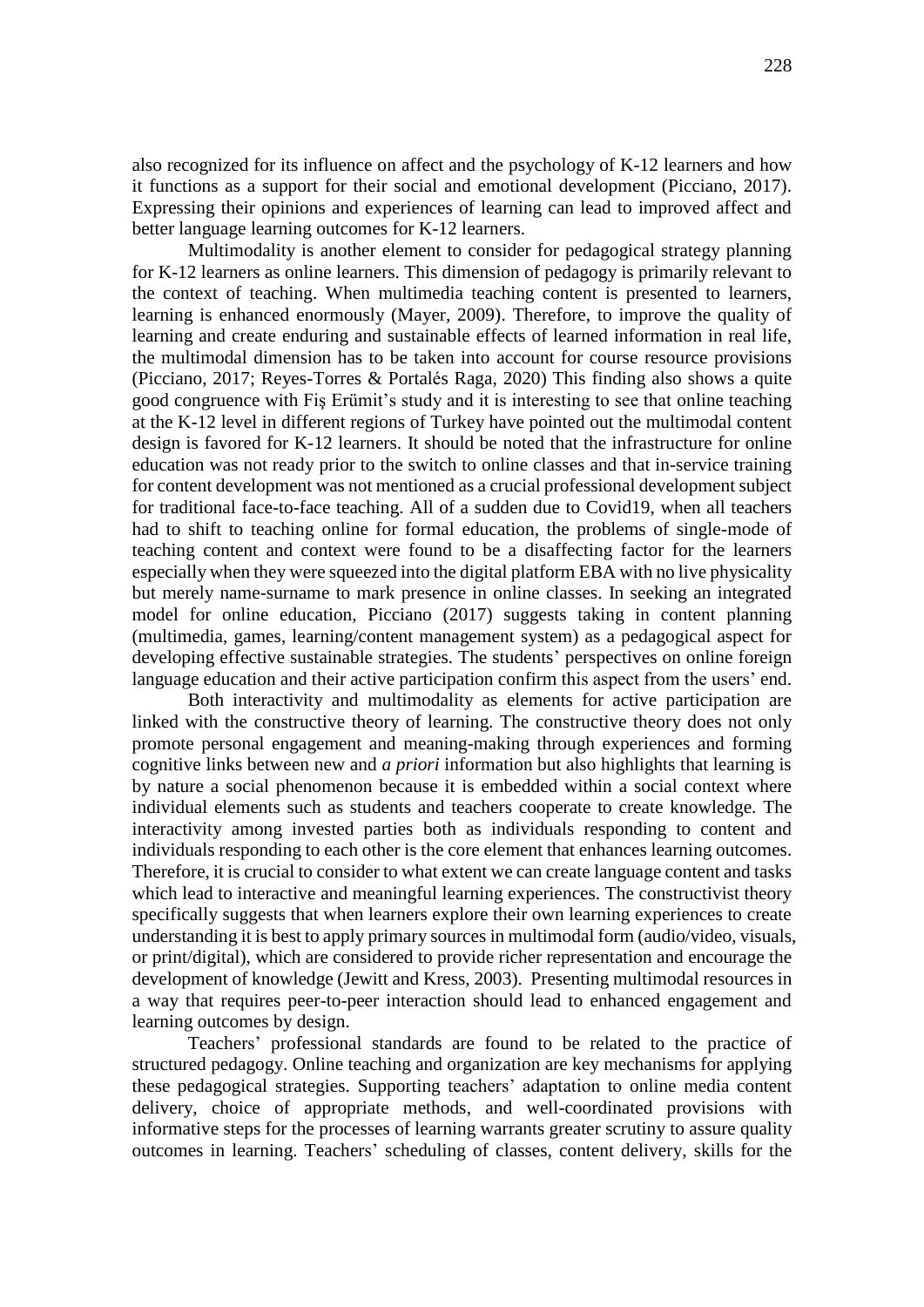integration of content knowledge with technical knowledge, and feedback styles can reflect structured pedagogy. This is important for encouraging active participation for K-12 learners. Kim and Davidson (2019) noted that for effective online teaching and literacy, structured pedagogy suggests certain considerations for maximizing the effectiveness of online language teaching for K-12. These include well-set schedules and resource provisions and providing timely constructive feedback to adolescent learners. This suggestion was echoed in a study from a higher education context, which recommended educators teach integrated skills in online classes with flexibility in teaching and alternative assessment and evaluation to increase active participation in online ELT classes (Türegün Çoban & Kuyumcu Vardar, 2021).

The finding of the current study supports that the presence of structured pedagogy encourages K-12 students to actively participate in online language learning and enhances language learning and socio-emotional learning. Improved pedagogical strategies, warrant the review of teaching professional standards, developing explicitly interactive and multimodal content and contexts, and providing socio-emotional support to K-12 learners while teaching English online.

## **Conclusion**

This research sheds light on pedagogical strategies for encouraging active participation in online English classes. It has aimed to explore elements for active participation in online classes from the K-12 students' perspectives and found that the students who received the language learning content synchronously outperformed their peers in English language learning. While this was the expected result, the themes which emerged from the structured interviews as being key to a positive student experience, namely: interactivity, multimodality, and teaching standards are endorsed as key elements in drawing up a framework for educational policies which promote a sustainable and successful future for young people. These findings underscore the importance of ICT literacy for language teachers. Indisputably, more work is needed for teacher professional development and in-service training for fostering ICT skills and teaching competencies in an online setting to close the gap between students of generation Z and educators regarding technological literacy, acceptance, and familiarity. Further research can be done on factors that impact the academic success of adolescents and tracing how they interact with content delivered through online portals using learning analytics and time on task to clarify the effects of these elements on the academic success of adolescents.

The primary implication of this current research is that when teachers design their course in a digital environment, it is effective to consider how the design facilitates active participation, and thereby promotes meaningful language learning as an outcome. To this end, the authors recommend that interactive tasks and content are delivered through multimodal forms in which students necessarily take an active role. Moreover, it is beneficial for teachers to be well equipped with the use of technology in language classes. Technological literacy allows teachers to make online content delivery more effective and interesting for students. Well-designed interactive content effectively delivered can create a positive experience promoting the students' desire to actively engage with the classes which is a tangible predictor of positive learning outcomes. Designing elements for active participation in the MALL or CALL environment is not the sole element required to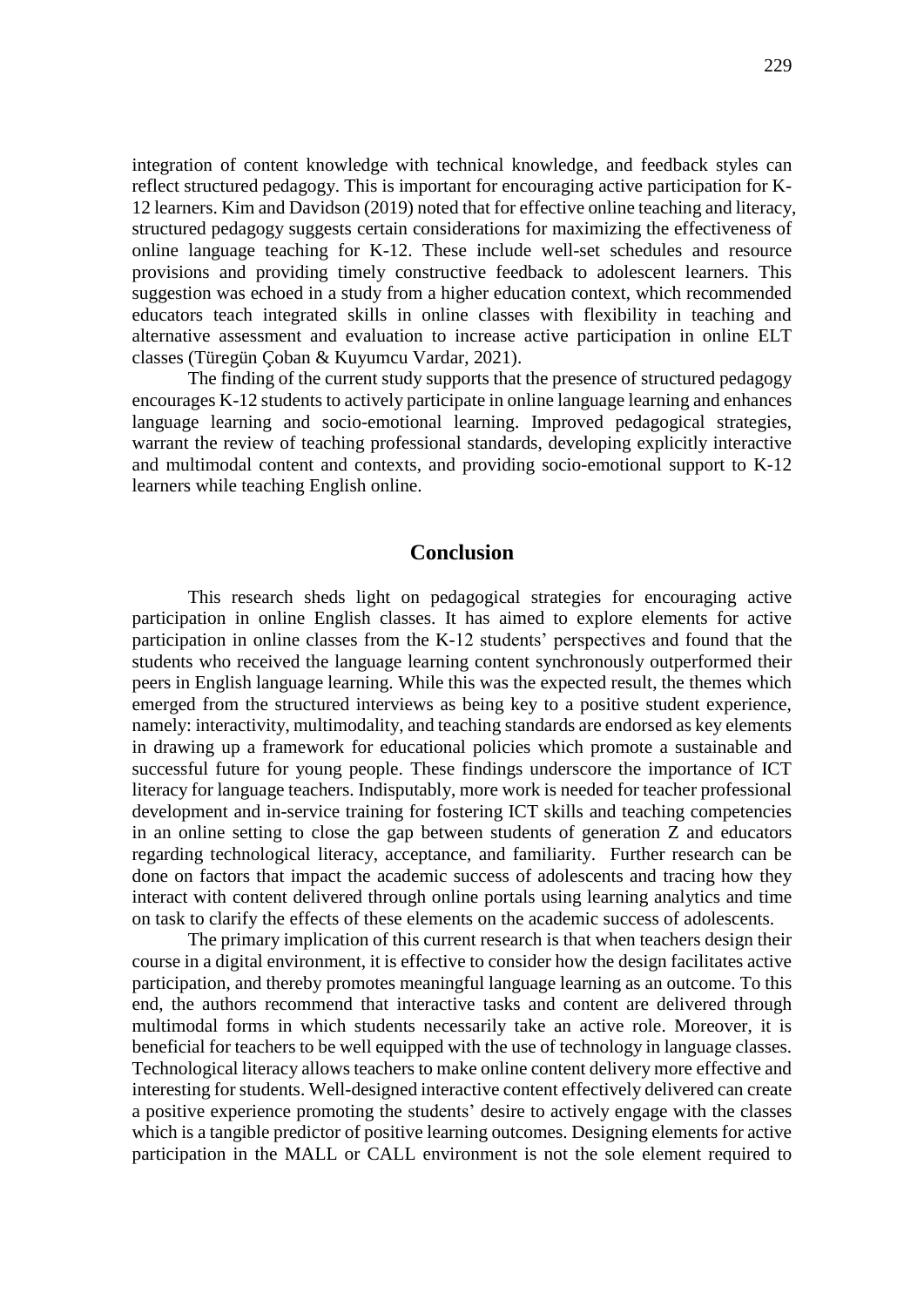secure effective digital teaching. The highlighted themes in this research reflect just some elements of effective teaching practice. Progress in effective curriculum design should also account for differences in learning processes among students and accessibility must be a core consideration of teachers, educators, and curriculum designers. The voice of students can inform the pedagogical design, but the performance outcomes must also be investigated to further explore what other elements serve our students to learn English more effectively through digital environments.

### **Limitations and Suggestions for further research**

This study has two notable limitations. Future work should address these limitations. First, as the participation was voluntary, the positive responses to the call were considered for the analysis. At the time of data collection, there were national Covid 19 lockdowns, therefore, the data collection was available only online, not face to face. The selection of participants and the data collection process could be different in future research designs. The second limitation is the scope of the literature review on K-12 where most of the empirical studies are related to English as a foreign language setting in higher education. While this limitation reflects the current state of research, it underscores that further research should be designed to investigate how students' motivation and learning styles impact active participation and performance in English classes in digital environments.

### **References**

- Alimyar, Z., & Lakshmi G, S. (2021). A study on language teachers' preparedness to use technology during COVID-19. *Cogent Arts & Humanities*, *8*(1), 1–19. <https://doi.org/10.1080/23311983.2021.1999064>
- Allan, D. (2004). *Oxford placement tests 1: Test pack*. OUP.
- Anderson, V. (2020). A digital pedagogy pivot: Re-thinking higher education practice from an HRD perspective. *Human Resource Development International*, *23*(4), 452– 467.<https://doi.org/10.1080/13678868.2020.1778999>
- Assunção Flores, M., & Gago, M. (2020). Teacher education in times of COVID-19 pandemic in Portugal: National, institutional, and pedagogical responses. *Journal of Education for Teaching*, *46*(4), 507–516. [https://doi.org/10.1007/s40692-021-](https://doi.org/10.1007/s40692-021-00204-w) [00204-w](https://doi.org/10.1007/s40692-021-00204-w)
- Bailey, D. (2021). Interactivity during Covid-19: Mediation of learner interactions on social presence and expected learning outcome within videoconference EFL courses. *Journal of Computers in Education, 9*, 291–313. [https://doi.org/10.1007/](https://doi.org/10.1007/%20s40692-021-00204-w)  [s40692-021-00204-w](https://doi.org/10.1007/%20s40692-021-00204-w)
- Barnawi, O. Z. (2022). Branding in transnational English medium instruction-oriented universities in the Arabian gulf: Implications for language policy. *Eurasian Journal of Applied Linguistics, 8*(1), 55–72. [https://ejal.info/branding-in](https://ejal.info/menuscript/index.php/ejal/article/view/126/22)[transnational-english-medium-instruction-oriented-universities-in-the-arabian](https://ejal.info/menuscript/index.php/ejal/article/view/126/22)[gulf-implications-for-language-policy-4/](https://ejal.info/menuscript/index.php/ejal/article/view/126/22)
- Bergdahl, N., Nouri., J., & Fors, U. (2019). Disengagement, engagement, and digital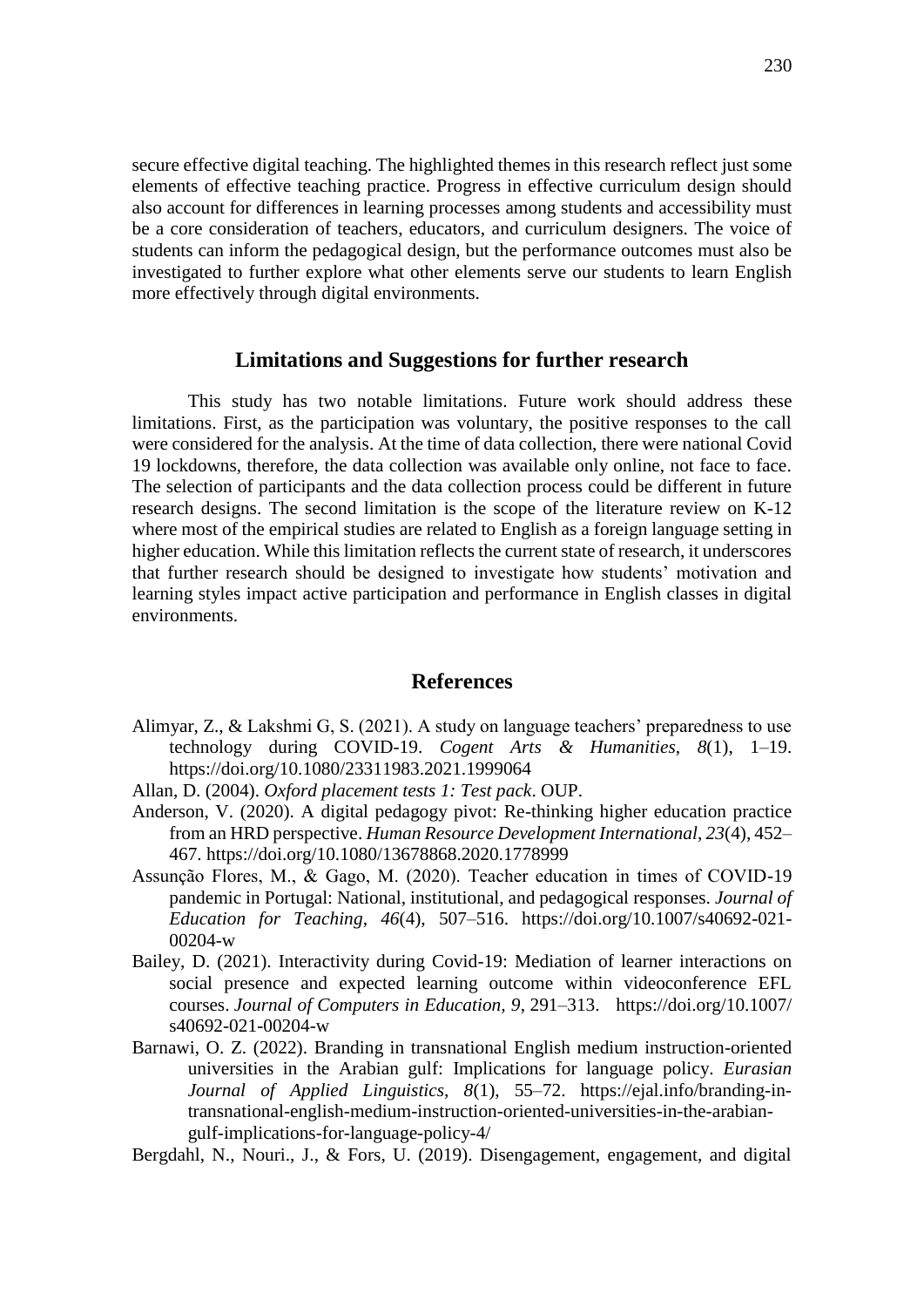skills in technology-enhanced learning. *Education and Information Technologies*, *25*, 957–983.<http://doi.org/10.1007/s10639-019-09998-w>

- Bettinger, E., Liu, J., & Loeb, S. (2016). Connections matter: How interactive peers affect students in online college courses. *Journal of Policy Analysis and Management*, *35*(4), 932–954.<https://doi.org/10.1002/pam.21932>
- Bransford, J. D., Brown, A. L., & Cocking, R. R. (Eds.) (1999). *How people learn: Brain, mind, experience, and school*. National Academy Press.
- Busher, H. (2012). Students as expert witnesses of teaching and learning. *Management in Education*, *26*(3), 113–119.<http://dx.doi.org/10.1177/0892020612445679>
- Chapelle. C. (2001). *Computer applications in second language acquisition: Foundation for teaching, testing, and research*. Cambridge University Press.
- Connolly, N., & McGuinness, C. (2018). Towards digital literacy for the active participation and engagement of young people in a digital world. In M. Magkou, R. Schwalbach & B. Spruyt (Eds.), *Perspective on Youth-Young people in a digitalized world* (pp. 78–92). Council of Europe Publishing. [https://pjp](https://pjp-eu.coe.int/documents/42128013/47262538/Ch7.pdf/a41a759e-6599-4168-ca23-548260b750b6)[eu.coe.int/documents/42128013/47262538/Ch7.pdf/a41a759e-6599-4168-ca23-](https://pjp-eu.coe.int/documents/42128013/47262538/Ch7.pdf/a41a759e-6599-4168-ca23-548260b750b6) [548260b750b6](https://pjp-eu.coe.int/documents/42128013/47262538/Ch7.pdf/a41a759e-6599-4168-ca23-548260b750b6)
- Cope, B., & Kalantzis, M. (2009). Multiliteracies: New literacies, new learning. *Pedagogy*, *4*(3), 164–195. <https://doi.org/10.1080/15544800903076044>
- Cope, B., & Kalantzis, M. (2017). *E-learning ecologies: Principles for new learning and assessment*. Routledge.
- Council of Europe (2020). *Common European framework of reference for languages: Learning, teaching, assessment – Companion volume.* Council of Europe Publishing. [https://rm.coe.int/common-european-framework-of-reference-for-languages](https://rm.coe.int/common-european-framework-of-reference-for-languages-learning-teaching/16809ea0d4)[learning-teaching/16809ea0d4](https://rm.coe.int/common-european-framework-of-reference-for-languages-learning-teaching/16809ea0d4)
- Creswell, J. W. (2013). *Research design: Qualitative, quantitative, and mixed methods approaches (4nd ed.).* Thousand Oaks.
- Davies, J., & Graff, M. G. (2005). Performance in e-learning: Online participation and student grades. *British Journal of Educational Technology*, *36*(4), 657–663. <https://doi.org/10.1111/j.1467-8535.2005.00542.x>
- Farrah, M. A. A., & Jabari, S. M. G. (2020). Interaction in online learning environment during Covid-19: Factors behind lack of interaction and ideas for promoting it. *Bulletin of Advanced English Studies*, *5*(2), 47–56. https://doi.org/10.31559/BAES 2020.5.2.3
- Fiş Erümit, S. (2020). The distance education process in K–12 schools during the pandemic period: Evaluation of implementations in Turkey from the student perspective. *Technology, Pedagogy and Education, 30(1), 75*–*94*. https://doi.org/10. 1080/1475939X.2020.1856178
- Hatch, A. (2002). *Doing qualitative research in education settings*. State University of New York Press.
- Heng, K., & Sol, K. (2020). Online learning during COVID-19: Key challenges and suggestions to enhance effectiveness. *Cambodian Education Forum*. https://www.researchgate.net/publication/346719308\_Online\_learning\_during\_CO VID-19 Key challenges and suggestions to enhance effectiveness
- Holzer, J., Korlat, S., Haider, C., Mayerhofer, M., Pelikan, E., et al. (2021). Adolescent well-being and learning in times of COVID-19- A multi-country study of basic psychological need satisfaction, learning behavior, and the mediating roles of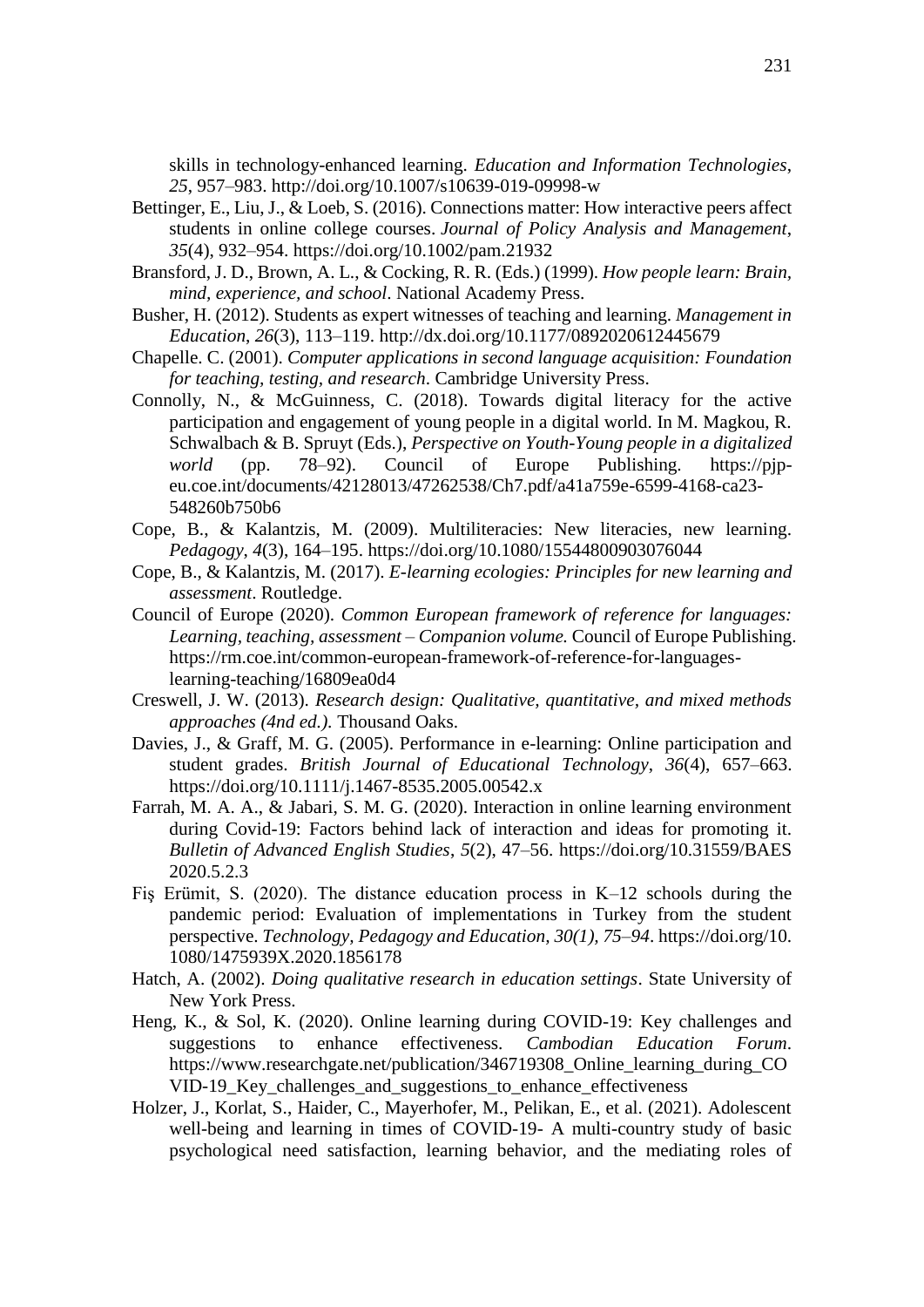positive emotion and intrinsic motivation. *PLoS One*, *16*(5), 1–22. <https://doi.org/10.1371/journal.pone.0251352>

- Hong, J-C., Liu, Y., Liu, Y., & Zhau, L. (2021). High school student' online learning ineffectiveness in experimental courses during the Covid-19 pandemic. *Frontiers in Psychology*, *12*, 1–9.<https://doi.org/10.3389/fpsyg.2021.738695>
- Huang, M. (2021). A case study of ESL Students' remote speaking class learning experiences in a Canadian university during the Covid-19 pandemic. *Journal of English Language Teaching and Applied Linguistics*, *5*(3), 33–44. [https://doi.org/](https://doi.org/%2010.32996/jeltal)  [10.32996/jeltal](https://doi.org/%2010.32996/jeltal)
- Jewitt, C., & Kress, G. R. (Eds.). (2003). *Multimodal literacy*. Peter Lang.
- Kadjer, S. (2010). *Adolescents and digital literacies*. National Council of Teachers of English.
- Kahraman, M. & Subasi, G. (2022). An analysis of verb-noun combinations in high frequency verbs in argumentative essays of Turkish ELT students: The case of "Make" and "Do". *International Online Journal of Education and Teaching (IOJET), 9*(1), 584–603. https://files.eric.ed.gov/fulltext/EJ1327727.pdf
- Keebler, D., & Huffman, J. (2020). Effective e-learning and transformative pedagogical strategies: STEM programs. *International Journal of Online Pedagogy and Course Design (IJOPCD), 10*(2), 61–70. https://ideas.repec.org/a/igg/jopcd0/v10y2020i2 p61-70.html
- Kim, Y.-S. G., & Davidson, M. (2019). *Promoting successful literacy acquisition through structured pedagogy: Global reading network critical topics series*. University Research Co., LLC. https://www.globalreadingnetwork.net/resources/ promoting-successful-literacy-acquisition-through-structured-pedagogy
- Köprülü F. (2021). The effect of using technology supported material in teaching English to first-year primary school children: On their academic success during COVID-19. *Frontiers in Psychology*, *12*, 1–4.<https://doi.org/10.3389/fpsyg.2021.756295>
- Korpershoek, H., Canrinus, E. T., Fokkens-Bruinsma, M., & de Boer, H. (2020). The relationships between school belonging and students' motivational, social-emotional, behavioral, and academic outcomes in secondary education: A meta-analytic review. *Research Papers in Education*, *35*(6), 641–680. https://doi.org/10.1080/02671522. 2019.1615116
- Lin, S-L., Wen,T-H., Ching, G. S., & Huang, Y-C. (2021). Experiences and challenges of an English as a medium of instruction course in Taiwan during COVID-19. *International Journal of Environmental Research and Public Health*, *18*, 1–12. <https://doi.org/10.3390/ijerph182412920>
- Livingstone, S. (2010). Digital learning and participation among youth: critical reflections on future research priorities. *International Journal of Learning and Media*, *2*(2-3), 1–13. [http://dx.doi.org/10.1162/ijlm\\_a\\_00046](http://dx.doi.org/10.1162/ijlm_a_00046)
- MacIntyre, P. D., Gregersen, T., & Mercer, S. (2020). Language teachers' coping strategies during the Covid-19 conversion to online teaching: Correlations with stress, wellbeing, and negative emotions. *System*, *94*, 1–13. https://doi.org/10.1016 /j.system.2020.102352
- Mahoney, J. L., Vandell, D. L., Simpkins, S. D., & Zarrett, N. R. (2009). Adolescent outof-school activities. In R. M. Lerner & L. Steinberg (Eds.), *Handbook of adolescent psychology: Vol. 2. Contextual influences on adolescent development* (3rd ed., pp. 228–267). Wiley.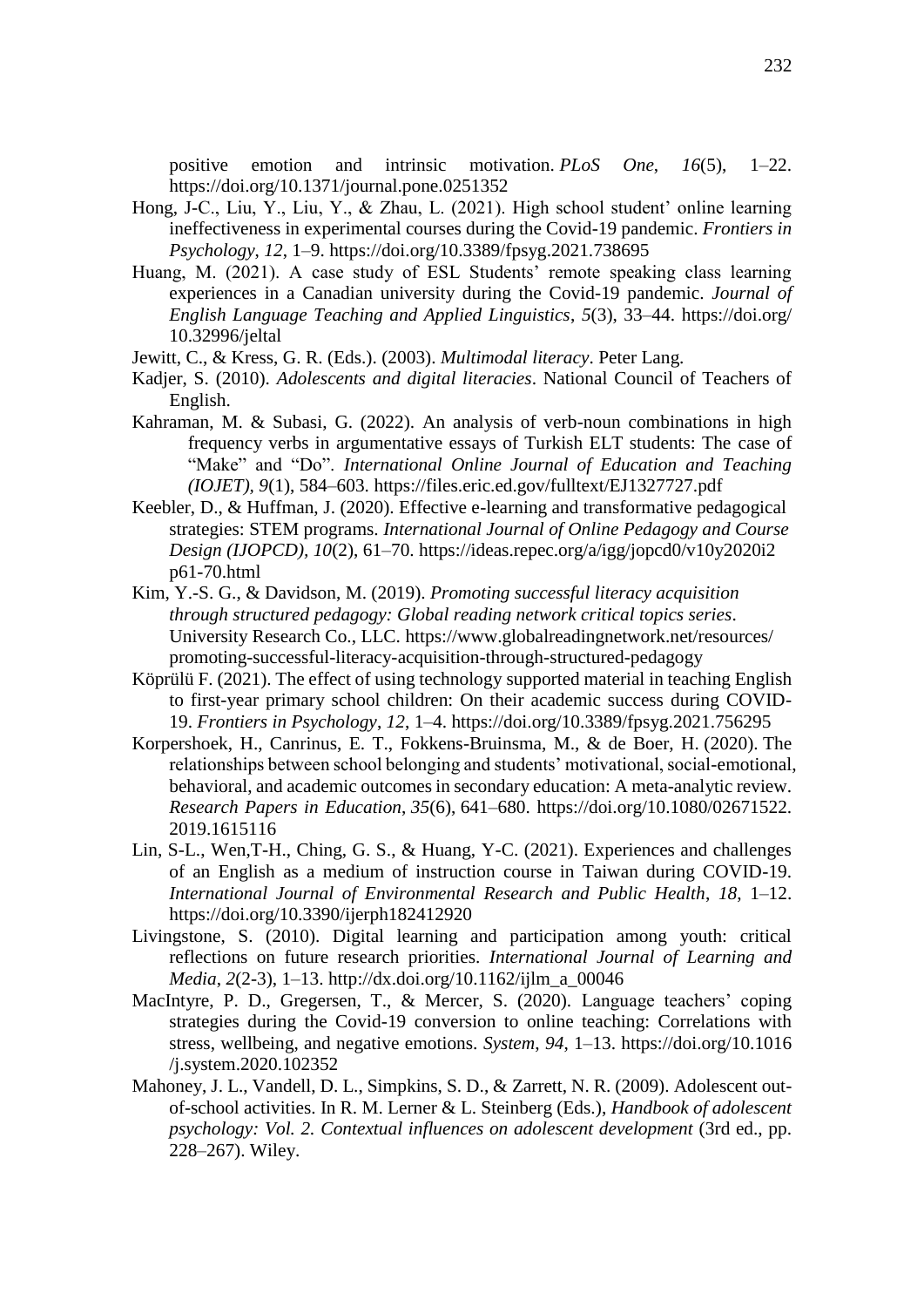Mayer, R. E. (2009). *Multimedia learning (2nd ed.)*. Cambridge University Press.

- Mokhtarzadeh, M. (2021). Investigating the relationship between engagement and achievement in Iranian online English classes in the Covid-19 era. *International Journal of Research in English Education*, *6*(4), 75–90. http://ijreeonline.com/ article-1-611-en.html
- Nascimbeni, F., & Vosloo, S. (2019). *Digital literacy for children: exploring definitions and frameworks*. Scoring Paper. https://www.unicef.org/globalinsight/media/1271/ file/%20UNICEF-Global-Insight-digital-literacy-scoping-paper-2020.pdf
- Özdal, R., Yükselir, C., & Akarsu, O. (2021). Foreign language learners' perceptions and preferences of synchronous and asynchronous online language learning during COVID-19 pandemic. *Atatürk Üniversitesi Sosyal Bilimler Enstitüsü Dergisi, 25*(2), 699–715. https://dergipark.org.tr/tr/pub/ataunisosbil/issue/62432/901462
- Piaget, J. (1971). *Psychology and epistemology*. Grossman.
- Picciano, A. G. (2017). Theories and frameworks for online education: Seeking an integrated model. *Online Learning*, *21*(3), 166–190. [http://doi.org/10.24059/olj.](http://doi.org/10.24059/olj.%20v21i3.1225)  [v21i3.1225](http://doi.org/10.24059/olj.%20v21i3.1225)
- Reyes-Torres, A., & Portalés Raga, M. (2020). Multimodal approach to foster the multiliteracies pedagogy in the teaching of EFL through picturebooks: The Snow Lion, *Journal of the Spanish Association of Anglo-American Studies*, *42*(1), 94–119. <http://doi.org/10.28914/Atlantis-2020-42.1.06>
- Smith, L. S., & de Oliveira L. C. (2019). Teaching English language arts to emergent to advanced bilinguals. In L. C. de Oliveira (Ed), *The handbook of TESOL in K-12* (pp. 291–305). Wiley.<https://doi.org/10.1002/9781119421702.ch19>
- Steuer, J. (1993). *Defining virtual reality: Dimensions determining telepresence*. Social Responses to Communication Technologies Paper #104. http://papers.cumincad. org/data/works/att/27eb.content.pdf
- TDA (2007). *Professional standards for teachers- Core*. https://www.rbkc.gov.uk/pdf/ standards\_core.pdf
- Teachers' Standards (2011). *Teachers' standards-Guidance for school leaders, school staff and governing bodies*.

[https://assets.publishing.service.gov.uk/government/uploads/system/uploads/attach](https://assets.publishing.service.gov.uk/government/uploads/system/uploads/attachment_data/file/665520/Teachers__Standards.pdf) ment\_data/file/665520/Teachers\_Standards.pdf

- Tsybulsky, D. (2020) Digital curation for promoting personalized learning: A study of secondary-school science students' learning experiences. *Journal of Research on Technology in Education*, *52*(3), 429–440. <https://doi.org/10.1080/15391523.2020.1728447>
- Türegün Çoban, B., & Vardar Kuyumcu. A. (2021). Evaluation of distance English language teaching education during COVID-19 pandemic from the perspectives of ELT student teachers and their instructors. *Journal of Pedagogical Research, 5*(3), 198–220.<https://doi.org/10.33902/JPR.2021371746>
- Türksoy, E. & Karabulut, R. (2021). Perceptions of gifted students towards distance education in the Covid-19 pandemic. *Talent, 10*(2), 176–189. https://doi.org/10. 46893/talent.773442
- UNESCO (2020). Structured pedagogy: for real-time equitable improvements in learning outcomes. Working paper. https://www.unicef.org/esa/media/7511/file/ESA-Structured-Pedagogy-2020.pdf
- UNESCO MGIEP (2019). *Rethinking pedagogy-Exploring the potential of digital*